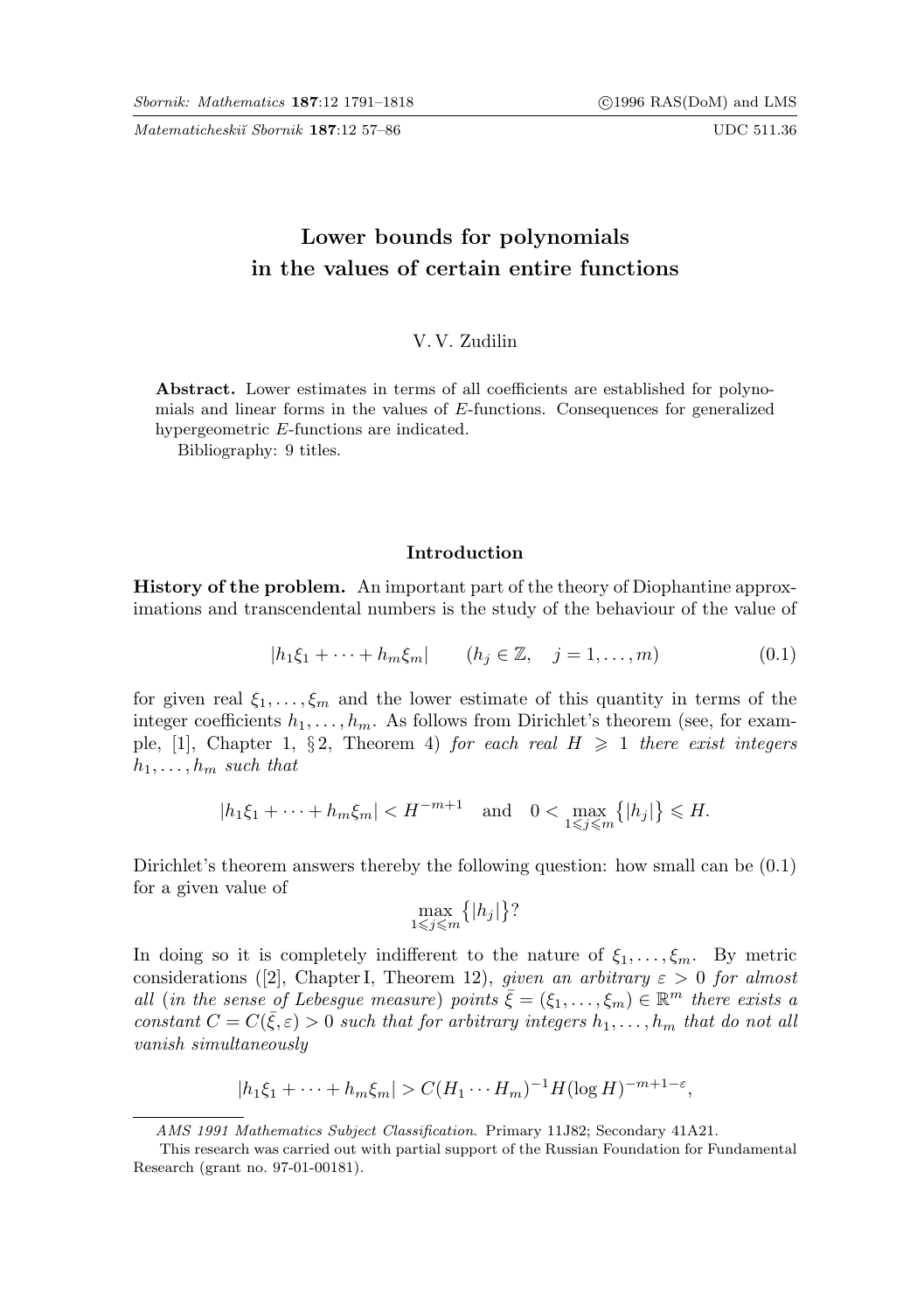where

$$
H_j = \max\{1, |h_j|\}, \quad j = 1, ..., m, \text{ and } H = \max\Big\{e, \max_{1 \leq j \leq m} \{H_j\}\Big\}.
$$

However, no particular collection of numbers  $\bar{\xi}$  such that this inequality holds is known so far.

Using the methods of the theory of transcendental numbers one can obtain for (0.1) lower estimates

$$
|h_1\xi_1 + \dots + h_m\xi_m| > CH^{-m+1-\varepsilon}
$$

for certain particular choices of  $\bar{\xi}$ . At the same time, in several papers related (for example) to the estimates of the deviations of uniformly distributed sequences the authors require lower estimates of the absolute values of linear forms (0.1), and these must be estimates in terms of all the coefficients. The following result of Baker [3] for the values of the exponential function was apparently the first of this kind:

$$
|h_1 e^{\alpha_1} + \dots + h_m e^{\alpha_m}| > C(H_1 \cdots H_m) H^{1-\gamma/\sqrt{\log \log H}}.
$$

To show this he needed to improve somewhat the method proposed by Siegel [4]. However, Baker's scheme has never been significantly generalized (an endeavour in that direction was presented in [5]).

There is a natural generalization of the problem of finding lower estimates for linear forms in real numbers. Namely, one can study the behaviour of the quantity

$$
|P(\xi_1,\ldots,\xi_m)|, \qquad P \in \mathbb{Z}[y_1,\ldots,y_m], \qquad (0.2)
$$

in its dependence on the coefficients of the polynomial  $P(y_1, \ldots, y_m)$  (in particular, on the height  $H = H(P)$  of this polynomial) and on its degree  $d = \deg P$ .

The above-mentioned Siegel's method enable one to carry this out in the case when  $\xi_1, \ldots, \xi_m$  are the values at an algebraic point  $\alpha \in \mathbb{K} \setminus \{0\}$  of the analytic functions

$$
f_j(z) = \sum_{\nu=0}^{\infty} f_{j,\nu} z^{\nu}, \qquad f_{j,\nu} \in \mathbb{K}, \quad j = 1, \dots, m, \quad \nu \in \mathbb{Z}^+ = \{0, 1, 2, \dots\}, \quad (0.3)
$$

that, combined, are the components of a solution of a system of linear differential equations of the first order

$$
\frac{d}{dz}y_l = \sum_{j=1}^{m} Q_{lj}y_j, \qquad l = 1, ..., m,
$$
  
\n
$$
Q_{lj} = Q_{lj}(z) \in \mathbb{C}(z), \qquad l, j = 1, ..., m.
$$
\n(0.4)

In addition, the Taylor coefficients of the functions (0.3) must satisfy certain additional arithmetic conditions describing the class of E-functions and  $\alpha$  may not be a singular point of  $(0.4)$ . Siegel's method was considerably refined by Shidlovskii who established, in particular, a test for the algebraic independence of the values of Efunctions. (See his monograph [1] for a detailed history of this problem.) We note at the onset that, throughout, only the case of  $\mathbb{K} = \mathbb{Q}$  will be considered because all the estimates in this case have their natural counterparts for an arbitrary finite extension of the rationals.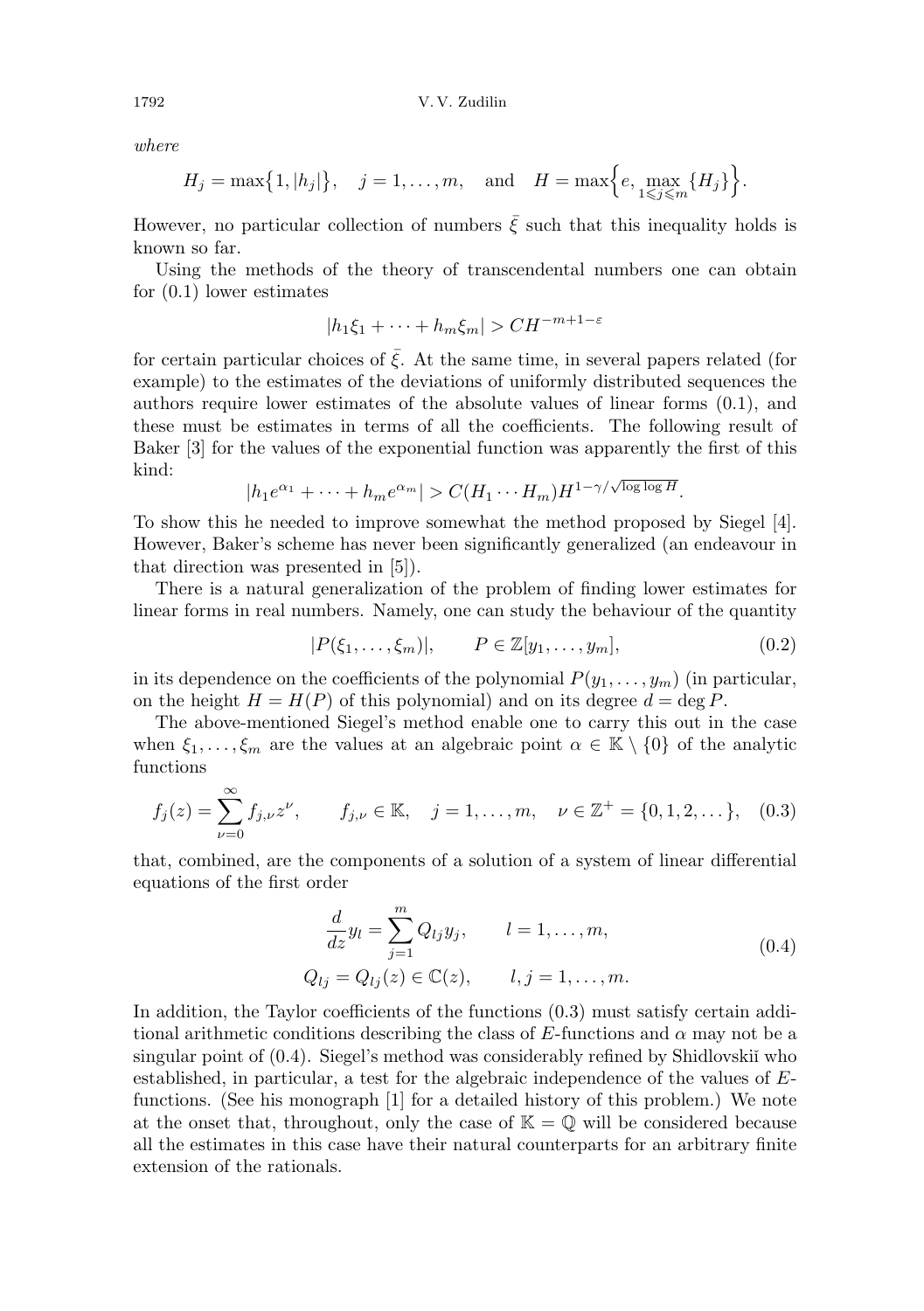Definition [6]. We call a function

$$
f(z) = \sum_{\nu=0}^{\infty} \frac{f_{\nu}}{\nu!} z^{\nu}, \qquad f_{\nu} \in \mathbb{Q}, \quad \nu \in \mathbb{Z}^{+},
$$

an E-function if there exists a positive constant C such that  $|f_{\nu}| < C^{\nu+1}$  for  $\nu \in \mathbb{Z}^+$ and there exists a sequence of positive integers  $\{\varphi_n\}_{n=1}^{\infty}$  such that  $\varphi_n < C^n$  and  $\varphi_n f_{\nu} \in \mathbb{Z}$  for  $\nu = 0, 1, \ldots, n$  and  $n \in \mathbb{N}$ .

This slightly differs from Siegel's classical definition. However, this definition covers all known E-functions in Siegel's sense that have rational Taylor coefficients and are solutions of linear differential equations. In particular, this holds for all entire hypergeometric functions with rational parameters (see [1], Chapter 5, § 1).

In 1984, Chudnovsky [7] put forward an ingenious construction. It enables one to obtain lower estimates

$$
|h_1 f_1(\alpha) + \dots + h_m f_m(\alpha)| > C(H_1 \cdots H_m)^{-1} H^{1-\varepsilon}
$$

for linear forms in the values of E-functions (0.3) satisfying their own linear homogeneous differential equations of arbitrary orders. He imposed a very stringent constraint on the set of the equations in question, which was similar to Siegel's condition. In addition, Chudnovsky was short of passing consistently from linear approximations of functional forms (which he called  $graded$   $Pad\acute{e}$  approximations to numerical linear forms. By and large, Chudnovsky's method was a direct development of that of Siegel and Shidlovskiˇı. Further generalization of the scheme of graded Pad´e approximations [8] resulted in the following, exact in order, irrationality measure of the values of E-functions (0.3):

$$
\left| f_l(\alpha) - \frac{p}{q} \right| > |q|^{-2 - \gamma(\log \log |q|)^{-1/(m+1)}}, \qquad l = 1, \ldots, m,
$$

with an easily verified condition on the class of functions in question.

In the present paper, by introducing new ideas into the Siegel–Shidlovskii method we implement the construction of graded Padé approximations in its full extent and deduce lower estimates of the quantities (0.1) and (0.2). Moreover, our condition on the class of functions under discussion is more simple than Chudnovsky's and has been verified in many cases. This enables us to deduce several consequences for the generalized hypergeometric functions.

**Main results.** We say that the system  $(0.4)$  of linear homogeneous differential equations of the first order is in the class  $W^0$  if the entries of some fundamental matrix  $(\psi_{il})_{i,l=1,\dots,m}$  of solutions of (0.4) are homogeneously algebraically independent over  $\mathbb{C}(z)$ . We note that the phrase 'some fundamental matrix' can be replaced in this case by 'an arbitrary fundamental matrix', for all such matrices differ by a constant matrix factor.

**Theorem I.** Let  $f_1(z), \ldots, f_m(z), m \geq 2$ , be a collection of E-functions satisfying the system (0.4) of linear homogeneous differential equations that is in the class  $\mathrm{W}^0,$ let  $\alpha \in \mathbb{Q} \setminus \{0\}$  be a non-singular point of this system, and let  $d \in \mathbb{N}$ . Then there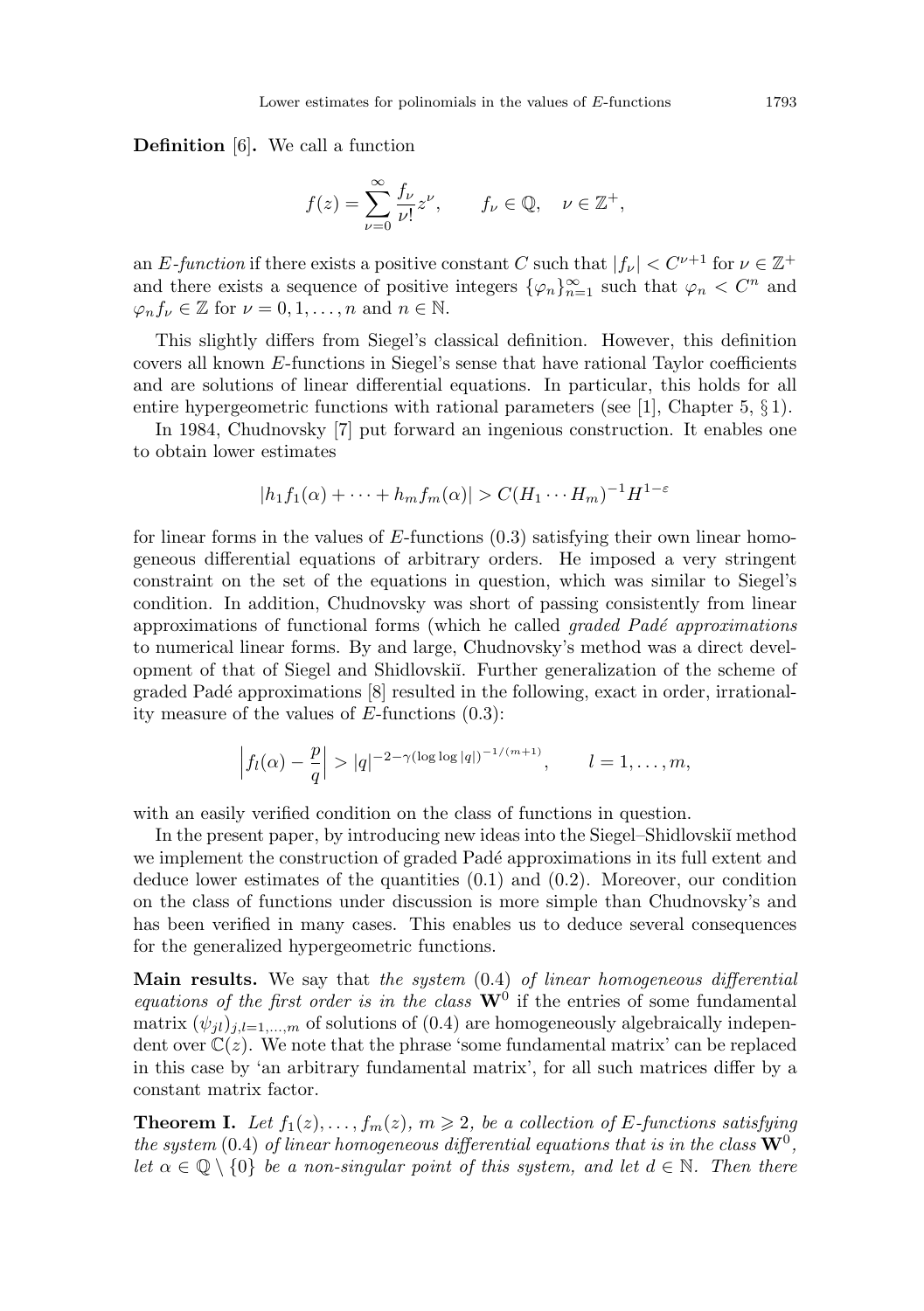exist positive constants  $\gamma = \gamma(f_1, \ldots, f_m; \alpha, d)$  and  $C = C(f_1, \ldots, f_m; \alpha, d)$  such that

$$
|P(f_1(\alpha),...,f_m(\alpha))| > C \cdot |h_1 \cdots h_w|^{-1} H^{1-\gamma(\log \log H)^{-1/(m^2-m+2)}},
$$
  

$$
H = \max_{1 \le i \le w} \{|h_i|\} \ge 3
$$

for each homogeneous polynomial  $P\in\mathbb{Z}[y_1,\ldots,y_m]$  of degree d, where  $h_1,\ldots,h_w$  are all the non-zero coefficients of  $P(y_1, \ldots, y_m)$ .

By Theorem I we immediately obtain the following result on lower estimates for linear forms in the values of E-functions.

**Corollary.** Let  $f_1(z), \ldots, f_m(z), m \geq 2$ , be a collection of E-functions satisfying the system (0.4) of linear homogeneous differential equations that is in the class  $\mathrm{W}^0,$ and let  $\alpha \in \mathbb{Q} \setminus \{0\}$  be a non-singular point of this system. Then there exists positive constants  $C = C(f_1, \ldots, f_m; \alpha)$  and  $\gamma = \gamma(f_1, \ldots, f_m; \alpha)$  such that

$$
|h_1 f_1(\alpha) + \dots + h_m f_m(\alpha)| > C \cdot (H_1 \cdots H_m)^{-1} H^{1 - \gamma(\log \log H)^{-1/(m^2 - m + 2)}},
$$
  

$$
h_i \in \mathbb{Z}, \quad \text{where} \quad H_i = \max\{1, |h_i|\}, \quad i = 1, \dots, m, \quad \text{and} \quad H = \max_{1 \leq i \leq m} \{H_i\} \geq 3.
$$

In actual fact, Theorem I is a particular case of a certain more general result that we prove below. To formulate it we need another concept. In what follows we consider systems of linear homogeneous differential equations of the first order split into  $m$  subsystems

$$
\frac{d}{dz}y_{il} = \sum_{j=1}^{m_i} Q_{lj}^{(i)} y_{ij}, \qquad l = 1, ..., m_i, \qquad i = 1, ..., m, \quad m \ge 2. \tag{0.5}
$$
\n
$$
Q_{lj}^{(i)} = Q_{lj}^{(i)}(z) \in \mathbb{Q}(z), \qquad l, j = 1, ..., m_i,
$$

If  $\alpha \in \mathbb{C}$  is a regular point of (0.5), then it is also regular for the conjugate system of linear homogeneous differential equations

$$
\frac{d}{dz}a_{ij} = -\sum_{l=1}^{m_i} Q_{lj}^{(i)} a_{il}, \qquad j = 1, \dots, m_i, \quad i = 1, \dots, m.
$$
 (0.6)

Hence there exists a collection of analytic functions

$$
\varphi_{ij} = \varphi_{ij}(z), \qquad j = 1, ..., m_i, \quad i = 1, ..., m,
$$
\n(0.7)

in a neighbourhood of  $z = \alpha$  such that these functions solve (0.6) and

$$
\varphi_{ij}(\alpha) = \begin{cases} 1 & \text{for } j = 1, \\ 0 & \text{for } j = 2, ..., m_i, \end{cases} \qquad i = 1, ..., m. \tag{0.8}
$$

If the functions (0.7) are homogeneously algebraically independent over  $\mathbb{C}(z)$ , then we say that the system (0.5) is in the class  $\mathbf{W}^0(\alpha)$ .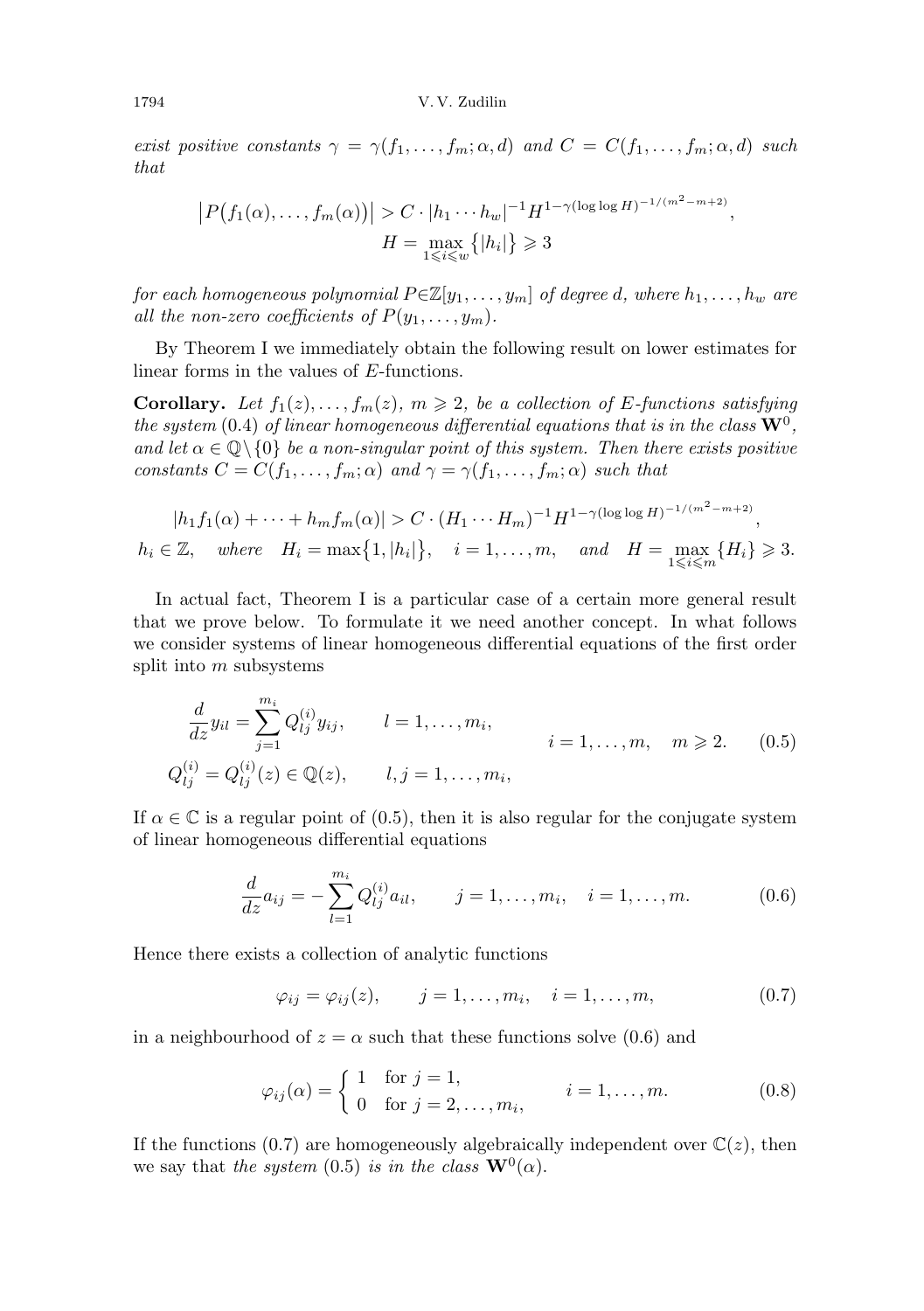Theorem II. Let

$$
f_{il}(z), \t l = 1, ..., m_i, \t i = 1, ..., m,
$$
\t(0.9)

be a collection of E-functions satisfying the system  $(0.5)$  of linear homogeneous differential equations in the class  $\mathbf{W}^0(\alpha)$  ( $\alpha \in \mathbb{Q}\setminus\{0\}$ ). For an arbitrary homogeneous polynomial  $P = P(y_1, \ldots, y_m) \in \mathbb{Z}[y_1, \ldots, y_m]$  of degree  $d \in \mathbb{N}$  let U be the set of multi-indices such that

$$
P(y_1, \dots, y_m) = \sum_{\bar{u} \in U} h_{\bar{u}} y_1^{u_1} \cdots y_m^{u_m},
$$
  
where  $h_{\bar{u}} \neq 0$  and  $|\bar{u}| = u_1 + \cdots + u_m = d$  for  $\bar{u} \in U$ . (0.10)

Assume also that the functions

$$
F_{\bar{u}}(z) = f_{11}^{u_1}(z) f_{21}^{u_2}(z) \cdots f_{m1}^{u_m}(z), \qquad \bar{u} \in U,
$$
\n(0.11)

are linearly independent over  $\mathbb{C}(z)$ . Then there exist positive constants  $\gamma$  and C dependent only on the collection  $(0.9)$ , d, and the regular point  $\alpha$  such that

$$
|P(f_{11}(\alpha), f_{21}(\alpha), \dots, f_{m1}(\alpha))| > C \prod_{\bar{u} \in U} |h_{\bar{u}}|^{-1} H^{1-\gamma(\log \log H)^{-1/(m_1+\dots+m_m-m+2)}},
$$
  

$$
H = \max_{\bar{u} \in U} \{|h_{\bar{u}}|\} \ge 3.
$$

*Proof of Theorem I.* If  $f_1(z), \ldots, f_m(z)$  is the collection from the hypotheses of Theorem I, then we consider the  $m$  'rolled' copies of this collection

$$
f_{il}(z) \equiv \begin{cases} f_{i-l+1}(z), & \text{for } i-l \geq 0, \\ f_{i-l+1+m}(z), & \text{for } i-l < 0, \end{cases} \quad i, l = 1, \dots, m,
$$

every of which satisfies a system of linear homogeneous differential equations produced from (0.4) by means of some rearrangement of the subscripts. We note from the outset that since  $f_1(z), \ldots, f_m(z)$  are elements of some fundamental system of solutions of the system  $(0.4)$ , which is in the class  $\mathbf{W}^0$ , they are homogeneously algebraically independent over  $C(z)$ .

Let

$$
\psi_{lj}(z), \qquad l, j = 1, \dots, m,\tag{0.12}
$$

be the entries of the fundamental matrix of solutions of (0.4) that is equal to identity for  $z = \alpha$  (that is,

$$
\psi_{lj}(\alpha) = \delta_{lj}, \qquad l, j = 1, \dots, m). \tag{0.13}
$$

Then the functions (0.12) are homogeneously algebraically independent over  $\mathbb{C}(z)$ because the system (0.4) is in  $\mathbf{W}^0$ . Hence the entries of the inverse matrix

$$
(\widetilde{\psi}_{lj}(z))_{l,j=1,...,m} = (\psi_{lj}(z))_{l,j=1,...,m}^{-1},
$$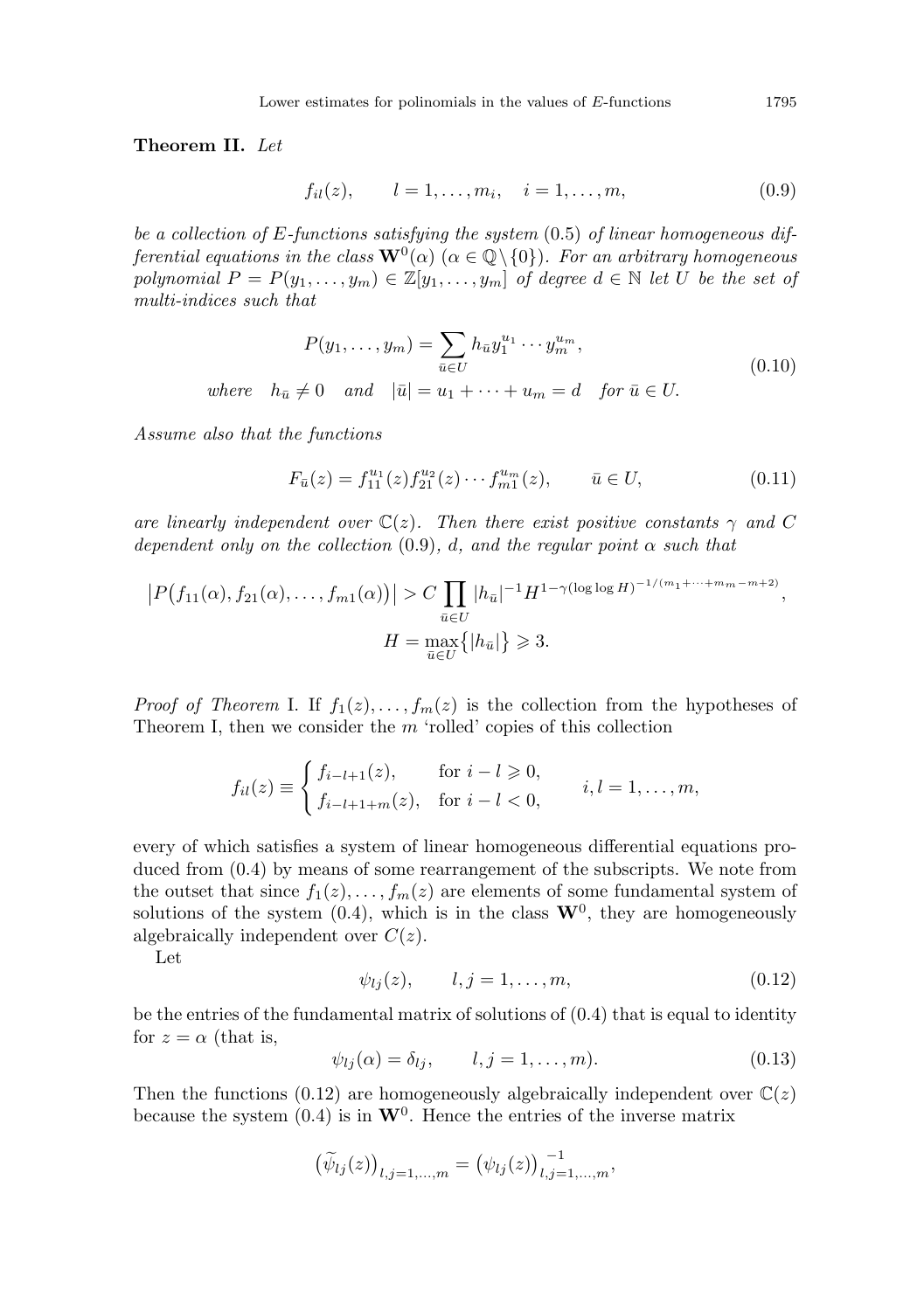which are rational functions of  $(0.12)$ , are also homogeneously algebraically independent over  $\mathbb{C}(z)$ ; moreover, in view of (0.13), they are normalized at the point  $z = \alpha$ , that is,

$$
\psi_{lj}(\alpha)=\delta_{lj}, \qquad l,j=1,\ldots,m,
$$

It remains to observe that the functions

$$
\varphi_{ij}(z) = \begin{cases} \widetilde{\psi}_{i,j+i-1} & \text{for } j+i-1 \leq m, \\ \widetilde{\psi}_{i,j+i-1-m} & \text{for } j+i-1 > m, \end{cases} \quad i,j = 1,\ldots,m,
$$

are homogeneously algebraically independent over  $\mathbb{C}(z)$ , are solutions of the collection of systems conjugate to the systems corresponding to the  $f_{il}(z)$ , and satisfy (0.8). Hence the full system for  $f_{il}(z)$  is in the class  $\mathbf{W}^{0}(\alpha)$ . The functions (0.11) are linearly independent over  $\mathbb{C}(z)$  since the  $f_i(z) \equiv f_{i1}(z), i = 1, \ldots, m$ , are algebraically independent. To complete the proof of Theorem I we now apply Theorem II.

Applications. To illustrate the applications of Theorem II we shall use the classical Siegel's result [4] on the values of the function

$$
K_{\lambda}(z) = \sum_{\nu=0}^{\infty} \frac{(-1)^{\nu}}{\nu!(\lambda+1)_{\nu}} \left(\frac{z}{2}\right)^{2\nu} \quad \text{(here} \quad \lambda \in \mathbb{Q} \setminus \{-1, -2, \dots\} \quad \text{and}
$$
\n
$$
(\lambda+1)_{0} = 1, \qquad (\lambda+1)_{\nu} = (\lambda+1) \cdots (\lambda+\nu), \quad \nu = 1, 2, \dots),
$$

which satisfies the linear homogeneous differential equation of the second order

$$
y'' + \frac{2\lambda + 1}{z}y' + y = 0.
$$

**Theorem III.** Let  $\lambda_i$ ,  $i = 1, \ldots, m$ , be a collection of numbers such that

$$
\lambda_i \in \mathbb{Q} \setminus \{-1, -2, \dots\}, \qquad \lambda_i \neq \frac{2\mu - 1}{2}, \quad \mu \in \mathbb{Z}, \qquad i = 1, \dots, m,
$$

$$
\lambda_{i_1} \pm \lambda_{i_2} \notin \mathbb{Z}, \qquad i_1, i_2 = 1, \dots, m, \quad i_1 \neq i_2,
$$

and let

$$
\xi_1, \ldots, \xi_n \in \mathbb{Q} \setminus \{0\}, \qquad \xi_{j_1}^2 \neq \xi_{j_2}^2, \qquad j_1, j_2 = 1, \ldots, n, \quad j_1 \neq j_2.
$$

Then there exist positive constants C and  $\gamma$  dependent only on the parameters  $\lambda_1, \ldots, \lambda_m$  and  $\xi_1, \ldots, \xi_n$  and a positive integer d such that if P is an arbitrary (not necessarily homogeneous) polynomial of degree d in  $y_{ij}$ ,  $i = 1, \ldots, m, j = 1, \ldots, n$ , with integer coefficients, then

$$
\Big|P\big|_{y_{ij}=K_{\lambda_i}(\xi_j)}\Big|>C|\Pi|^{-1}H^{1-\gamma(\log\log H)^{-1/(mn+2)}},
$$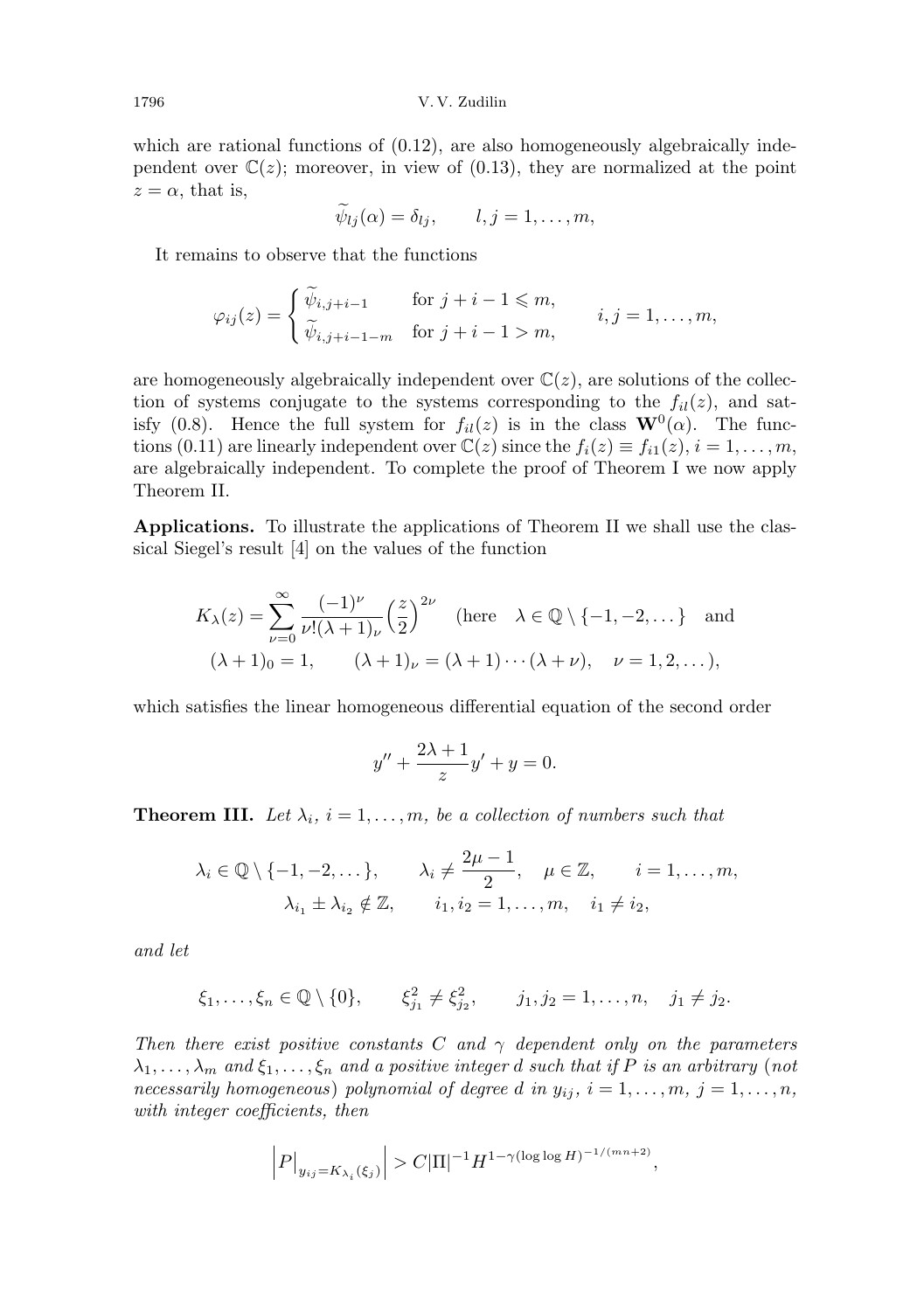where  $\Pi$  is the product of all the non-trivial coefficients of P and  $H \geq 3$  is the height of the polynomial.

*Proof.* The functions  $y_1 = K_\lambda(\xi z)$  and  $y_2 = K'_\lambda(\xi z)$  make up a solution of the system

$$
\frac{d}{dz}\begin{pmatrix}y_1\\y_2\end{pmatrix} = \begin{pmatrix}0&1\\-\xi^2&-\frac{2\lambda+1}{z}\end{pmatrix}\begin{pmatrix}y_1\\y_2\end{pmatrix}
$$

of linear homogeneous differential equations. The corresponding conjugate system is as follows:  $20<sup>2</sup>$ 

$$
\frac{d}{dz}\begin{pmatrix} a_1\\ a_2 \end{pmatrix} = \begin{pmatrix} 0 & \xi^2\\ -1 & \frac{2\lambda+1}{z} \end{pmatrix} \begin{pmatrix} a_1\\ a_2 \end{pmatrix}.
$$
 (0.14)

If  $a_1(z), a_2(z)$  is a solution of (0.14), then the function  $\varphi(z) = a_1(z/\xi^2)$  and its derivative  $\psi(z) = \varphi'(z) = a_2(z/\xi^2)$  form a solution of the system

$$
\frac{d}{dz}\begin{pmatrix} \varphi \\ \psi \end{pmatrix} = \begin{pmatrix} 0 & 1 \\ -\frac{1}{\xi^2} & \frac{2\lambda+1}{z} \end{pmatrix} \begin{pmatrix} \varphi \\ \psi \end{pmatrix}.
$$

Let  $\varphi_{\lambda,\xi}(z)$  be a function  $\varphi(z)$  of this kind satisfying the conditions  $\varphi(\xi^2)$  =  $a_1(1) = 1$  and  $\varphi'(\xi^2) = a_2(1) = 0$ .

We now use Lemma 1 in [1], Chapter 9,  $\S 1$ , which says that if the parameters  $\lambda_1, \ldots, \lambda_m$  and  $\xi_1, \ldots, \xi_n$  are as in the hypotheses of the theorem, then the functions

$$
\varphi_{\lambda_i,\xi_j}(z), \quad \varphi'_{\lambda_i,\xi_j}(z), \qquad i=1,\ldots,m, \quad j=1,\ldots,n,
$$

are algebraically independent over  $\mathbb{C}(z)$ , which means that the system of differential equations with solutions

$$
f_0(z) = 1
$$
,  $f_{ij,1}(z) = K_{\lambda_i}(\xi_j z)$ ,  $f_{ij,2}(z) = K'_{\lambda_i}(\xi_j z)$ ,  $i = 1,...,m$ ,  $j = 1,...,n$ ,

is in the class  $\mathbf{W}^0(\alpha)$ . To complete the proof of Theorem III we now use Theorem II.

Remark. The condition that (0.6) be in the class  $\mathbf{W}^0(\alpha)$  for a given regular point  $z = \alpha$  is weaker than Siegel's condition of normality for this system.

## § 1. Auxiliary results

Ranks of special numerical linear forms. Let M be the module of linear forms in  $y_1, \ldots, y_m$  over  $\mathbb{C}[z]$ , so that the elements  $R \in \mathbb{M}$  are of the following form:

$$
R = \sum_{k=1}^{m} P_k(z) y_k, \qquad P_k(z) \in \mathbb{C}[z], \quad k = 1, \dots, m.
$$

We now consider the system

$$
y'_{l} = \sum_{j=1}^{m} Q_{lj} y_{j}, \qquad Q_{lj} = Q_{lj}(z) \in \mathbb{C}(z), \quad l, j = 1, \dots, m,
$$
 (1.1)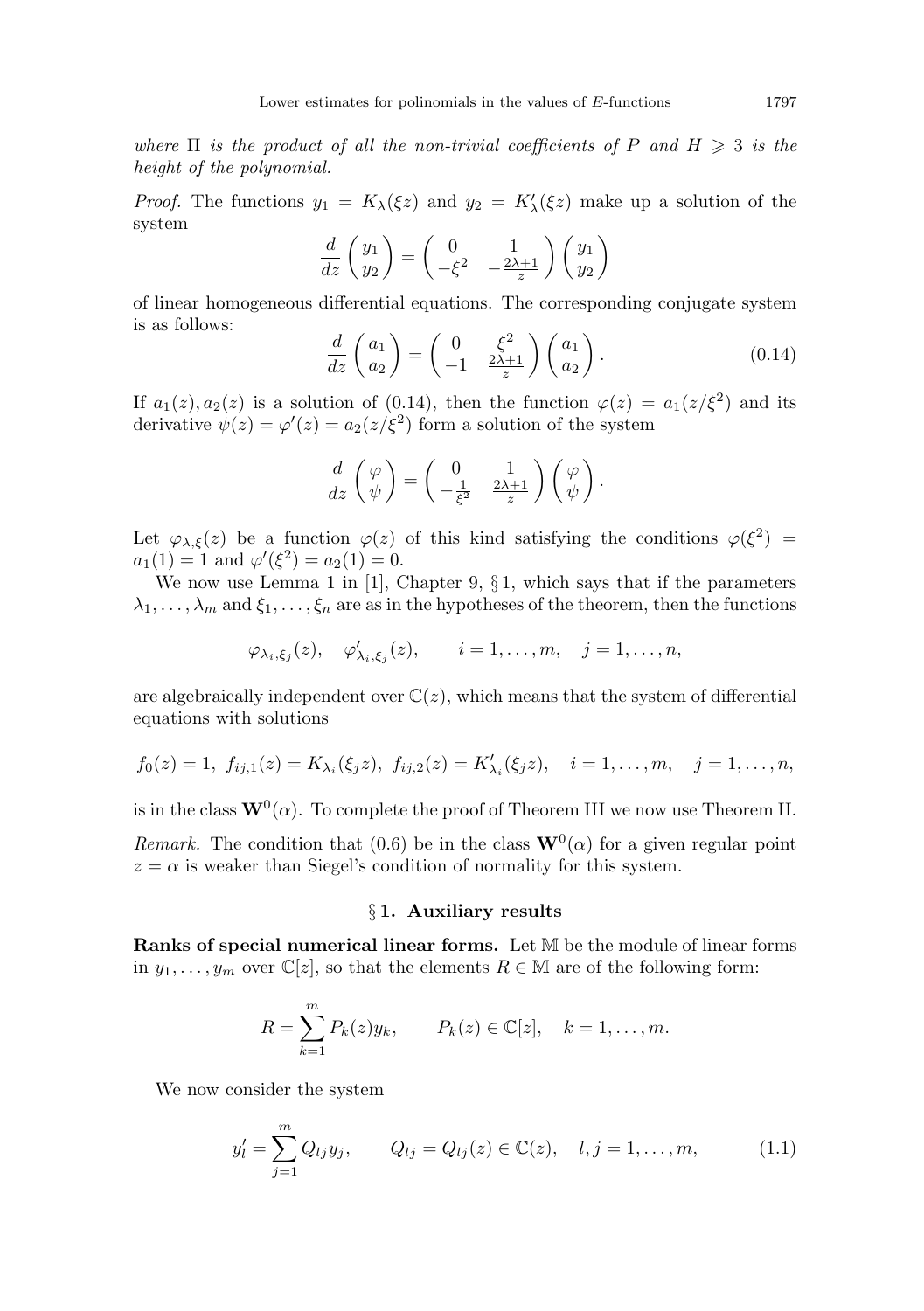of linear homogeneous differential equations of the first order. We choose a polynomial  $T = T(z)$  such that  $TQ_{lj} \in \mathbb{C}[z]$  for  $l, j = 1, \ldots, m$ .

We consider the differential operator

$$
D = \frac{\partial}{\partial z} + \sum_{l=1}^{m} \left( \sum_{j=1}^{m} Q_{lj} y_j \right) \frac{\partial}{\partial y_l},
$$
\n(1.2)

on M, which is connected with (1.1). If  $R \in \mathbb{M}$ , then, clearly, also  $TDR \in \mathbb{M}$ . Hence TD acts from M into M. Moreover (see [1], Chapter 3, § 4), if  $y_1, \ldots, y_m$  is a solution of (1.1), then

$$
DR = \frac{d}{dz}R = R'.
$$

Now let

$$
R^{[0]} = \sum_{k=1}^{m} P_k^{[0]}(z)y_k, \qquad P_k^{[0]}(z) \in \mathbb{C}[z], \quad \text{where} \quad k = 1, \dots, m,
$$
 (1.3)

be an arbitrary linear form in M and let

$$
R^{[n+1]} = TDR^{[n]}, \qquad n \geq 0. \tag{1.4}
$$

Then, according to the above,  $R^{[n]} \in \mathbb{M}$  for  $n \geq 1$ , that is,

$$
R^{[n]} = \sum_{k=1}^{m} P_k^{[n]}(z) y_k, \text{ where } P_k^{[n]}(z) \in \mathbb{C}[z], \quad n \ge 0, \quad k = 1, \dots, m.
$$

Using the definition  $(1.2)$  of D and equality  $(1.4)$  we obtain the following recursion relations:

$$
P_k^{[n+1]}(z) = T(z) \left( \frac{d}{dz} P_k^{[n]}(z) + \sum_{l=1}^m P_l^{[n]}(z) Q_{lk}(z) \right), \qquad n \geqslant 0, \quad k = 1, \dots, m.
$$
\n(1.5)

We now set  $\Omega = \{1, \ldots, m\}$ . In this subsection we prove the following result.

**Proposition 1.1.** For a linear form  $(1.3)$  in M assume that the square matrix

$$
\left(P_k^{[n]}(z)\right)_{n=0,1,\dots,m-1;k\in\Omega} \tag{1.6}
$$

with entries defined by (1.5) has rank precisely  $\widetilde{m}$  over  $\mathbb{C}(z)$ . For arbitrary  $\widetilde{\Omega} \subset \Omega$ , Card  $\widetilde{\Omega} = \widetilde{m}$ , let

$$
\Delta(\widetilde{\Omega}; z) = \det \big( P_k^{[n]}(z) \big)_{n=0,1,\ldots,\widetilde{m}-1; k \in \widetilde{\Omega}}.
$$

Let  $\alpha \in \mathbb{C}$  be a regular point of (1.1) (that is,  $T(\alpha) \neq 0$ ) and assume that

$$
\max_{\widetilde{\Omega}} \left\{ \operatorname{ord}_{z=\alpha} \Delta(\widetilde{\Omega}; z) \right\} = q,
$$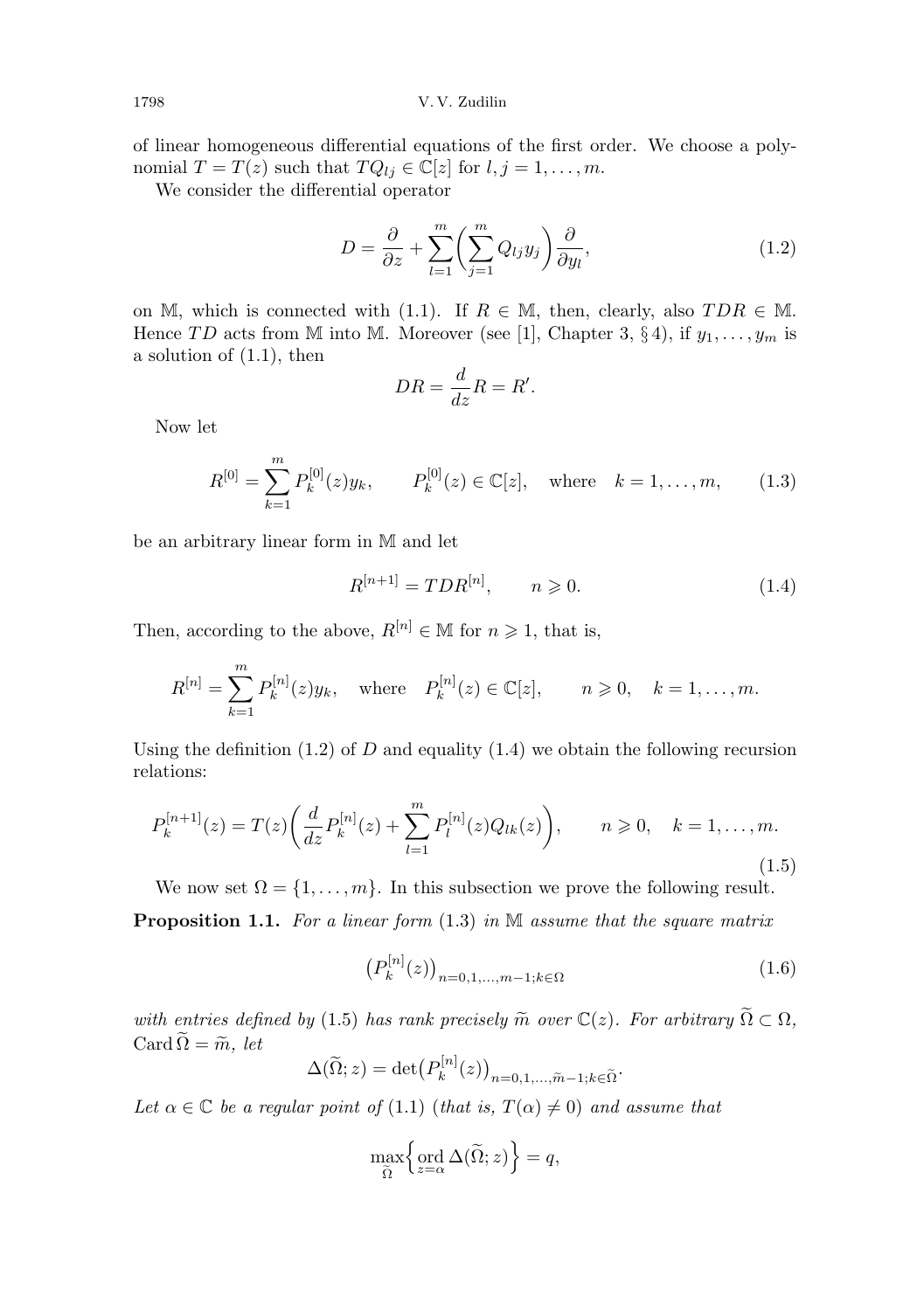where the maximum is considered over all the subsets  $\widetilde{\Omega} \subset \Omega$  such that Card  $\widetilde{\Omega} = \widetilde{m}$ and  $\Delta(\tilde{\Omega}; z) \neq 0$ . Then the rank over  $\mathbb C$  of the numerical matrix

$$
\big(P^{[n]}_k(\alpha)\big)_{n=0,1,...,\tilde{m}+q-1; k\in\Omega}
$$

is precisely equal to  $\widetilde{m}$ .

Remark. In what follows we actually require the scheme of the proof of this result rather than the result itself. Still, we believe that Proposition 1.1 is a fairly interesting and useful generalization of a lemma of Siegel (see [1], Chapter 3, § 7, Lemma 10).

*Proof.* By Lemma 7 in [1], Chapter 3,  $\S 4$  we can choose the fundamental system of solutions

$$
(y_{k\eta}(z))_{k \in \Omega; \eta = 1,\dots,m} \tag{1.7}
$$

of (1.1) such that the forms  $R^{[0]}, R^{[1]}, R^{[2]}, \dots$  vanish for  $y_1, \dots, y_m$  set to be equal to any of the  $m - \widetilde{m}$  solutions  $y_{1\eta}, \ldots, y_{m\eta}, \eta = \widetilde{m} + 1, \ldots, m$ . We note from the outset that all the entries of (1.7) are analytic functions at  $z = \alpha$  since this is a regular point of (1.1).

For the result of the substitution of the  $y_{1n}, \ldots, y_{mn}$   $(\eta = 1, \ldots, m)$  in  $R^{[n]} \in \mathbb{M}$ for  $y_1, \ldots, y_m$  we use the notation

$$
R_{\eta}^{[n]} = R_{\eta}^{[n]}(z) = \sum_{k \in \Omega} P_k^{[n]}(z) y_{k\eta}(z), \qquad n \geq 0, \quad \eta = 1, ..., \omega.
$$
 (1.8)

Then by our choice of (1.7),

$$
R_{\eta}^{[n]}(z) \equiv 0, \qquad n \geqslant 0, \quad \eta = \widetilde{m} + 1, \dots, m. \tag{1.9}
$$

We now consider the following analytic functions in a neighbourhood of  $z = \alpha$ :

$$
\Lambda(z) = \det(y_{k\eta}(z))_{k \in \Omega; \eta = 1, \dots, m} \text{ and}
$$

$$
\lambda(\widetilde{\Omega}; z) = \det(y_{k\eta}(z))_{k \in \Omega \setminus \widetilde{\Omega}; \eta = \widetilde{m} + 1, \dots, m}, \text{ where } \widetilde{\Omega} \subset \Omega, \text{ Card } \widetilde{\Omega} = \widetilde{m}
$$

(if  $\widetilde{m} = m$ , then we set  $\lambda(\Omega; z) \equiv 1$ ).

**Lemma 1.2.** Let  $N \subset \mathbb{Z}^+ = \{0, 1, 2, ...\}$  be an arbitrary set such that Card  $N = \widetilde{m}$ <br>and let  $\widetilde{O} \subset \Omega$ . Card  $\widetilde{O} = \widetilde{\infty}$ . Then and let  $\widetilde{\Omega} \subset \Omega$ , Card  $\widetilde{\Omega} = \widetilde{m}$ . Then

$$
\det(P_k^{[n]}(z))_{n \in \mathcal{N}; k \in \widetilde{\Omega}} \cdot \Lambda(z) = \det(R_{\eta}^{[n]}(z))_{n \in \mathcal{N}; \eta = 1, \dots, \widetilde{m}} \cdot \lambda(\widetilde{\Omega}; z). \tag{1.10}
$$

Proof. Multiplying matrices and using the notation (1.8) we obtain

$$
\begin{aligned}\n\left(\begin{array}{c} P_k^{[n]}(z) \\ \delta_{ik} \end{array}\right)_{n \in \mathcal{N}, i \in \Omega \setminus \tilde{\Omega}; k \in \Omega} (y_{k\eta}(z))_{k \in \Omega; \eta = 1, \dots, m} \\
= \left(\begin{array}{c} P_{\eta}^{[n]}(z) \\ y_{i\eta}(z) \end{array}\right)_{n \in \mathcal{N}, i \in \Omega \setminus \tilde{\Omega}; \eta = 1, \dots, m},\n\end{aligned} \tag{1.11}
$$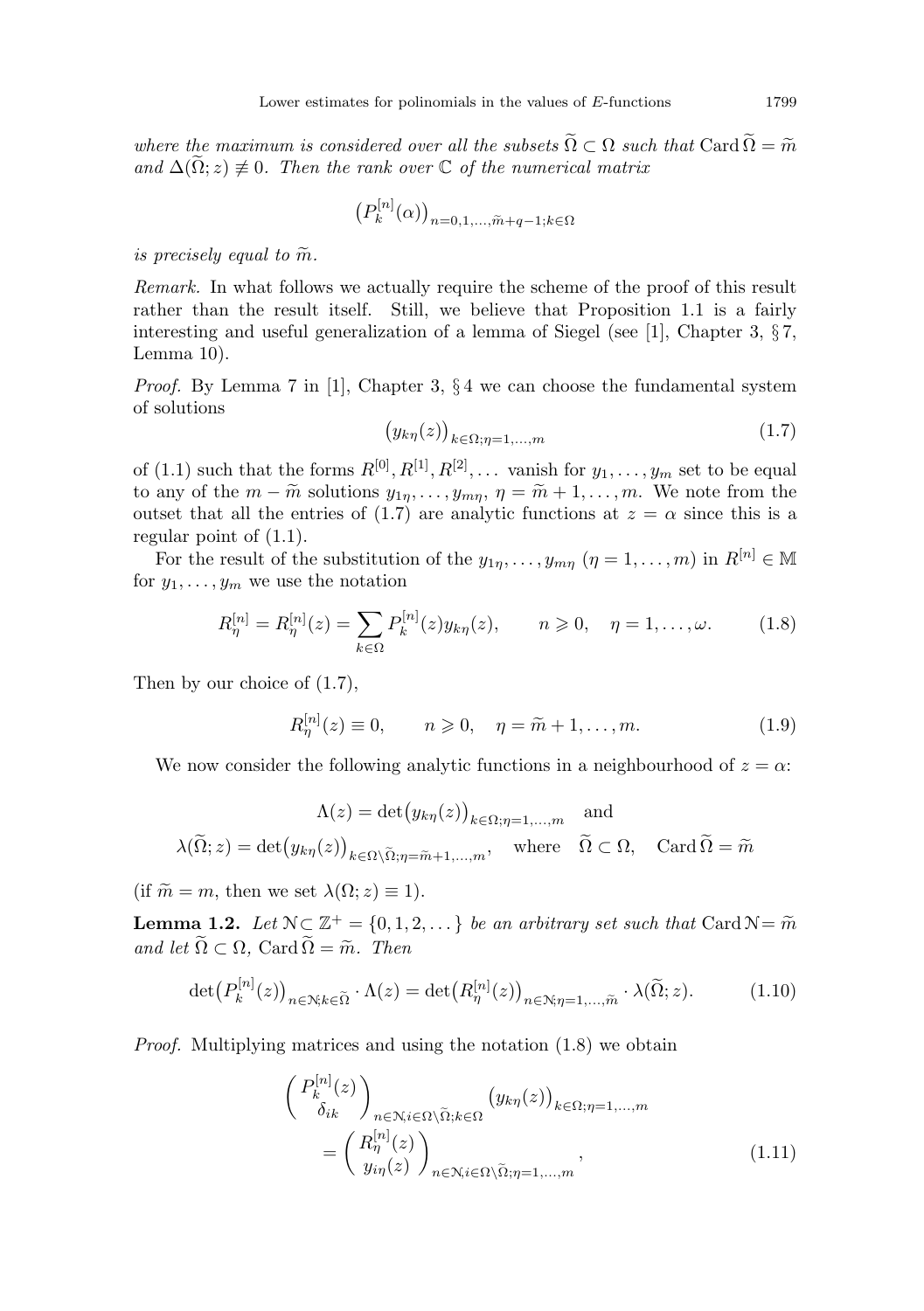where  $\delta_{ik}$  is the Kronecker delta. By (1.9),

$$
\det\begin{pmatrix} R_{\eta}^{[n]}(z) \\ y_{i\eta}(z) \end{pmatrix}_{n \in \mathcal{N}, i \in \Omega \setminus \tilde{\Omega}; \eta = 1, \dots, m}
$$
  
= 
$$
\det(R_{\eta}^{[n]}(z))_{n \in \mathcal{N}; \eta = 1, \dots, \tilde{m}} \cdot \det(y_{i\eta}(z))_{i \in \Omega \setminus \tilde{\Omega}; \eta = \tilde{m} + 1, \dots, m};
$$

moreover,

$$
\det\left(\frac{P_k^{[n]}(z)}{\delta_{ik}}\right)_{n\in\mathcal{N},i\in\Omega\setminus\widetilde{\Omega};k\in\Omega}=\det\left(P_k^{[n]}(z)\right)_{n\in\mathcal{N};k\in\widetilde{\Omega}}.
$$

Hence we obtain (1.10) by passing from the matrices in (1.11) to their determinants.

**Lemma 1.3.** Let  $\widetilde{\Omega} \subset \Omega$ , Card  $\widetilde{\Omega} = \widetilde{m}$ , be a subset such that  $\lambda(\widetilde{\Omega}; \alpha) \neq 0$ . Then  $\Delta(\widetilde{\Omega}; z) \not\equiv 0$ . If in addition

$$
\operatorname{ord}_{z=\alpha} \Delta(\widetilde{\Omega}; z) = p,
$$

then the rank of the numerical matrix

$$
\left(P_k^{[n]}(\alpha)\right)_{n=0,1,\dots,\tilde{m}+p-1;k\in\tilde{\Omega}}
$$
\n(1.12)

is equal to  $\widetilde{m}$ .

*Proof.* For  $N = \{0, 1, \ldots \tilde{m} - 1\},\$ 

$$
\Delta(\widetilde{\Omega}; z) \cdot \Lambda(z) = \det \left( R_{\eta}^{[n]}(z) \right)_{n=0,1,\dots,\widetilde{m}-1;\eta=1,\dots,\widetilde{m}} \cdot \lambda(\widetilde{\Omega}; z)
$$
(1.13)

by the identity in Lemma 1.2. Assuming that  $\lambda(\widetilde{\Omega}; z) \neq 0$ , while  $\Delta(\widetilde{\Omega}; z) \equiv 0$ , we obtain that  $\det(R_{\eta}^{[n]}(z))_{n=0,1,...,\tilde{m}-1;\eta=1,...,\tilde{m}} \equiv 0$ . Hence we see from (1.13) that  $\Delta(\tilde{\Omega}; z) \equiv 0$  for each  $\tilde{\Omega} \subset \Omega$  such that  $\text{Card } \tilde{\Omega} = \tilde{m}$ . In other words, the rank of the matrix

$$
\left(P_k^{[n]}(z)\right)_{n=0,1,\ldots,\tilde{m}-1;k\in\Omega} \tag{1.14}
$$

is smaller than  $\tilde{m}$ . On the other hand, the rank of (1.6) is  $\tilde{m}$ , therefore by Lemma 6 in [1], Chapter 3, § 4, the rank of (1.14) is also  $\tilde{m}$ . This contradiction shows that if  $\lambda(\Omega; z) \not\equiv 0$ , then  $\Delta(\Omega; z) \not\equiv 0$ .

We now proceed to the proof of the second part of the lemma. For a set  $\widetilde{\Omega}$  let  $\Delta(z) = \Delta(\tilde{\Omega}; z)$ . We now rewrite (1.13) as follows:

$$
\Delta(z) \cdot \chi(z) = \det(R_{\eta}^{[n]}(z))_{n=0,1,\dots,\tilde{m}-1;\eta=1,\dots,\tilde{m}},
$$
\n(1.15)

where  $\chi(z) = \Lambda(z)/\lambda(\tilde{\Omega}; z)$  is a function analytic at  $z = \alpha$  because  $\lambda(\tilde{\Omega}; \alpha) \neq 0$ . We also rewrite (1.4) for the functions (1.8) as follows:

$$
R_{\eta}^{[n+1]}(z) = T(z) \frac{d}{dz} R_{\eta}^{[n]}(z), \qquad n \geq 0, \quad \eta = 1, \dots, \tilde{m}.
$$
 (1.16)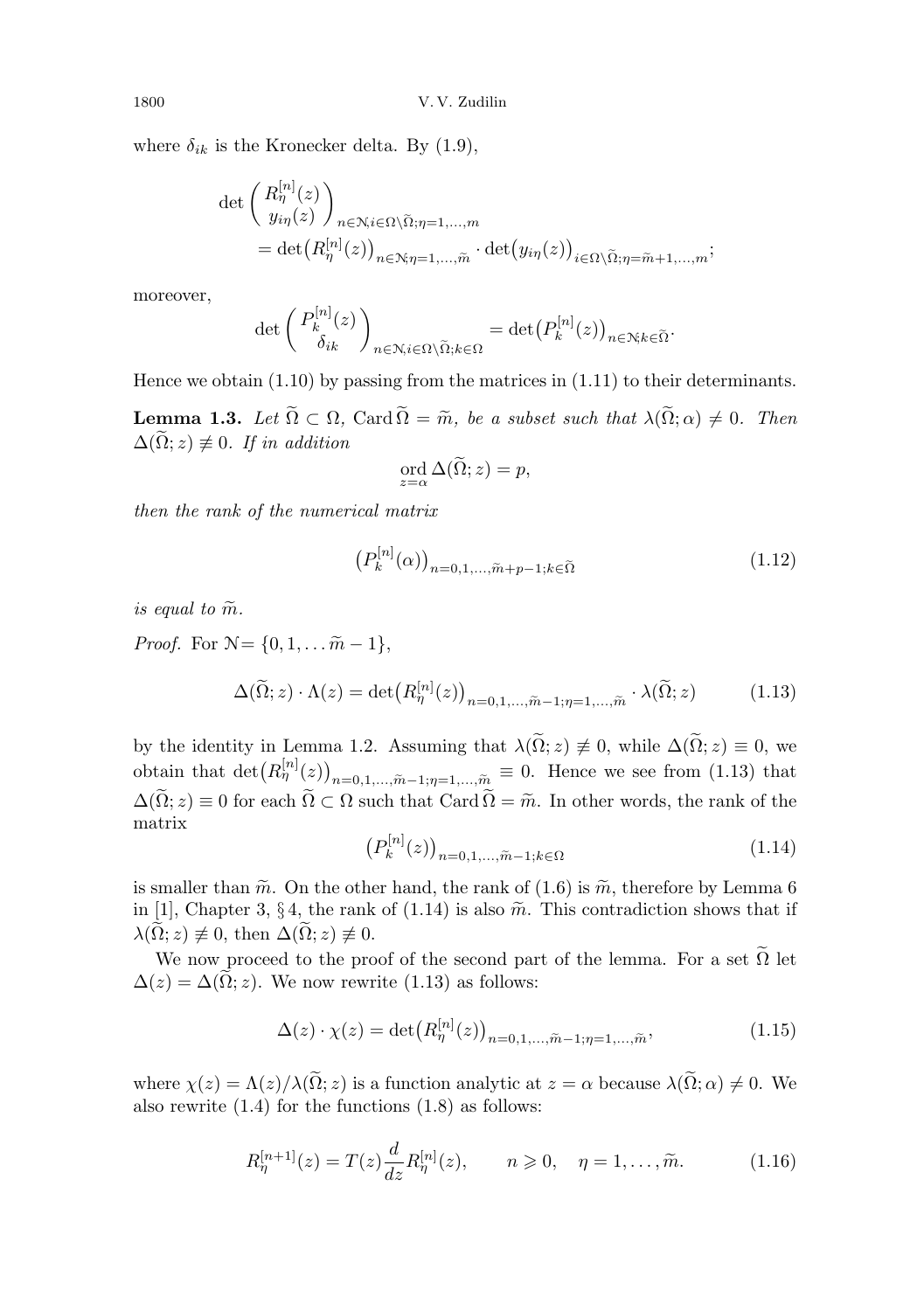Using  $(1.15)$ ,  $(1.16)$ , the differentiation rules for a determinant regarded as a function of rows, and the identity in Lemma 1.2 we obtain

$$
\left(T(z)\frac{d}{dz}\right)^{p}(\Delta(z)\chi(z)) = \left(T(z)\frac{d}{dz}\right)^{p} \det\left(R_{\eta}^{[n]}(z)\right)_{n=0,1,\ldots,\tilde{m}-1;\eta=1,\ldots,\tilde{m}}
$$
\n
$$
= \sum_{\substack{\nu_{0}+\cdots+\nu_{\tilde{m}-1}=p\\ \nu_{0},\ldots,\nu_{\tilde{m}-1}\geq 0}} \frac{p!}{\nu_{0}!\cdots\nu_{\tilde{m}-1}!} \det\left(R_{\eta}^{[n+\nu_{n}]}(z)\right)_{n=0,1,\ldots,\tilde{m}-1;\eta=1,\ldots,\tilde{m}}
$$
\n
$$
= \sum_{\substack{\nu_{0}+\cdots+\nu_{\tilde{m}-1}=p\\ \nu_{0}+\cdots+\nu_{\tilde{m}-1}=p}} \frac{p!}{\nu_{0}!\cdots\nu_{\tilde{m}-1}!} \det\left(P_{k}^{[n+\nu_{n}]}(z)\right)_{n=0,1,\ldots,\tilde{m}-1;k\in\tilde{\Omega}} \cdot \chi(z). \tag{1.17}
$$

We note that for  $\tilde{m} = m$  the last identity was proved by Titenko (1987) in his diploma work. The function  $\chi(z)$  is analytic and non-vanishing at  $z = \alpha$ ; by assumption  $T(\alpha) \neq 0$ . Hence if p is the precise order of the zero of  $\Delta(z)$  at  $z = \alpha$ , then setting  $z = \alpha$  in (1.17) and dividing both sides by  $\chi(\alpha)$  we obtain

$$
0 \neq T^{p}(\alpha) \Delta^{(p)}(\alpha) = \sum_{\substack{\nu_0 + \dots + \nu_{\widetilde{m}-1} = p \\ \nu_0, \dots, \nu_{\widetilde{m}-1} > 0}} \frac{p!}{\nu_0! \cdots \nu_{\widetilde{m}-1}!} \det (P_k^{[n+\nu_n]}(\alpha))_{n=0,1,\dots,\widetilde{m}-1; k \in \widetilde{\Omega}}.
$$

Hence there exists a collection  $\nu_0, \ldots, \nu_{m-1}$  of non-negative integers such that  $\nu_0 +$  $\cdots + \nu_{\widetilde{m}-1} = p$  and

$$
\det\left(P_k^{[n+\nu_n]}(\alpha)\right)_{n=0,1,\ldots,\widetilde{m}-1;k\in\widetilde{\Omega}}\neq 0,
$$

which means, for its part, that the rank of  $(1.12)$  is precisely  $\tilde{m}$ .

We now return to the proof of Proposition 1.1.

Assume that  $\lambda(\Omega;\alpha) = 0$  for each  $\Omega \subset \Omega$  such that Card  $\Omega = \tilde{m}$ . Then, by the definition of the  $\lambda(\Omega; z)$  the numerical matrix  $(y_{k\eta}(\alpha))_{k\in\tilde{\Omega};\eta=\tilde{m}+1,\dots,m}$  has linearly dependent columns. However, this contradicts the assumptions that (1.7) is the dependent columns. However, this contradicts the assumptions that (1.7) is the fundamental matrix of solutions of (1.1) and  $z = \alpha$  is a regular point of this system. Hence  $\lambda(\widetilde{\Omega};\alpha) \neq 0$  for at least one such subset  $\widetilde{\Omega}$ . It remains to use Lemma 1.3 and the inequality  $p \leqslant q$ .

Galochkin's lemma. The result presented below is one of the key points of the method we present. We became aware of it courtesy A. I. Galochkin.

Lemma 1.4 (Galochkin). Let

$$
\Delta(z) = \sum_{\nu=p}^{s} \frac{\Delta_{\nu}}{\nu!} z^{\nu}, \quad \text{where} \quad \Delta_{\nu} \in \mathbb{Z}, \quad |\Delta_{\nu}| \leq \delta, \quad \nu = p, p+1, \dots, s,
$$

$$
s = \deg \Delta(z), \quad p = \text{ord } \Delta(z) \geqslant 2, \quad q = \text{ord } \Delta(z), \quad \alpha \in \mathbb{C}, \quad |\alpha| \leqslant \frac{p - \sqrt{p}}{1 + \sqrt{p}}.
$$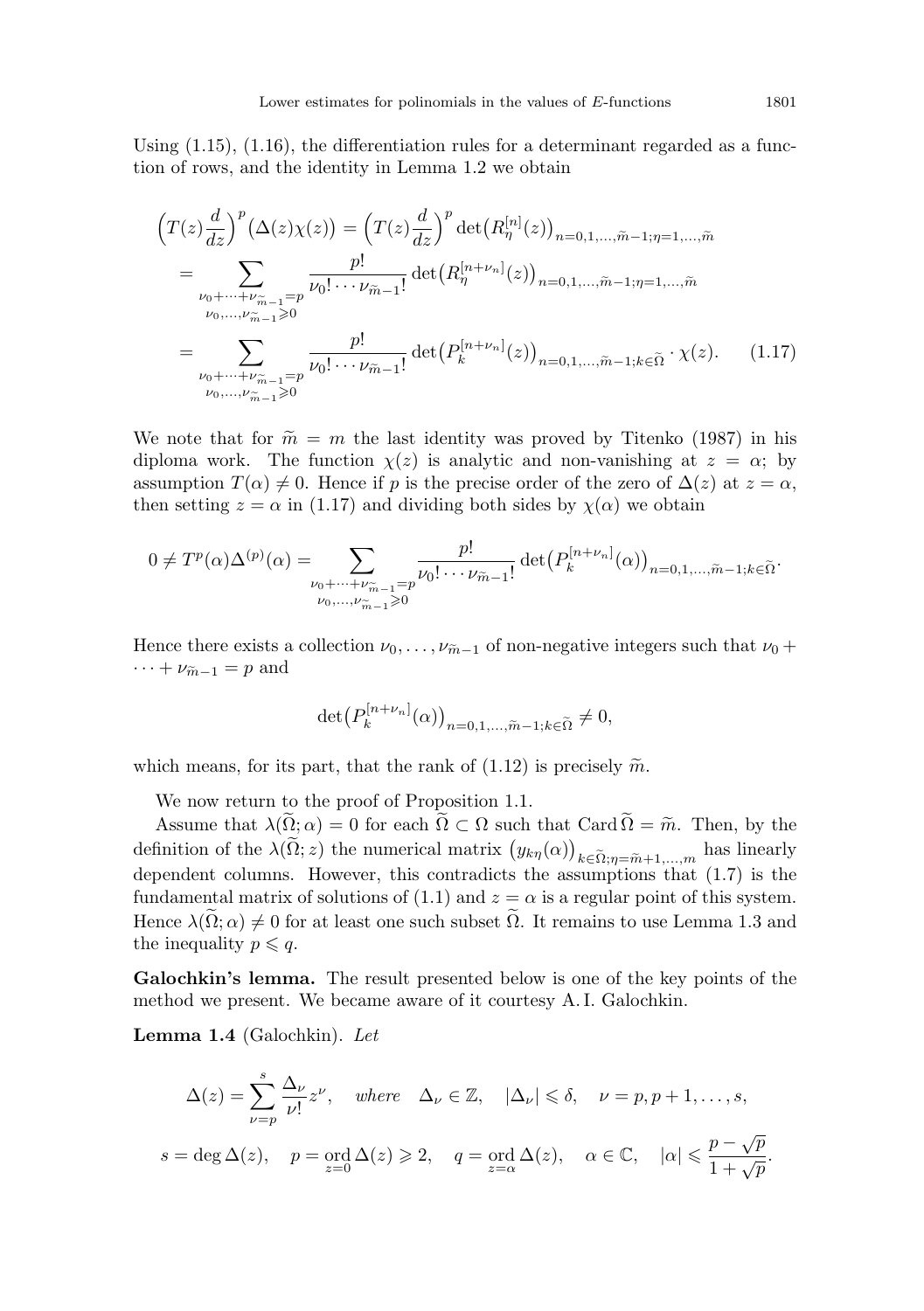1802 V. V. Zudilin

Then

$$
q \leqslant \frac{2\log(s\delta)}{\log p}.\tag{1.18}
$$

*Proof.* For  $|\xi| = p$ ,

$$
|\Delta(\xi)| \leqslant (s - p + 1) \frac{\delta}{p!} p^p
$$

(here we use the inequality

$$
\frac{p^{\nu}}{\nu!} \leqslant \frac{p^p}{p!} \quad \text{for } \nu \geqslant p).
$$

Since

$$
\Delta(z) = \frac{1}{2\pi i} \oint_{|\xi|=p} \frac{z^p (z-\alpha)^q}{\xi^p (\xi-\alpha)^q} \frac{\Delta(\xi)}{\xi-z} d\xi
$$

and

$$
\frac{s-p+1}{p-1} \leqslant \frac{s}{p},
$$

it follows that for  $|z|=1$ ,

$$
|\Delta(z)| \leq \frac{1}{2\pi} \oint_{|\xi|=p} \frac{(1+|\alpha|)^q}{p^p(p-|\alpha|)^q} \frac{s-p+1}{p-1} \frac{\delta}{p!} p^p d\xi \leqslant s\delta \left(\frac{1+|\alpha|}{p-|\alpha|}\right)^q \frac{1}{p!}
$$
  

$$
\leqslant s\delta \left(\frac{1}{\sqrt{p}}\right)^q \frac{1}{p!}.
$$

Further,

$$
\Delta_p = \frac{p!}{2\pi i} \oint_{|z|=1} \frac{\Delta(z)}{z^{p+1}} dz,
$$

therefore

$$
|\Delta_p| \leq p! \cdot \max_{|z|=1} |\Delta(z)| \leq s \delta p^{-q/2}.
$$

On the other hand,  $\Delta_p$  is a non-zero integer, so that  $|\Delta_p| \geq 1$  and therefore

$$
p^{q/2} \leqslant s \delta.
$$

Taking the logarithm we obtain (1.18), which completes the proof.

We call the following representation of a function  $g(z)$  by a power series:

$$
g(z) = \sum_{\nu=0}^{\infty} \frac{g_{\nu}}{\nu!} z^{\nu}, \qquad g_{\nu} \in \mathbb{C}, \tag{1.19}
$$

the normal expansion of g and we call the numbers  $g_{\nu}, \nu \in \mathbb{Z}^+$ , the coefficients in the normal expansion of g. If  $g(z)$  is a polynomial, that is, the power series (1.19) contains only finitely many terms, then we set

$$
||g(z)|| = \max_{\nu} \{|g_{\nu}|\}.
$$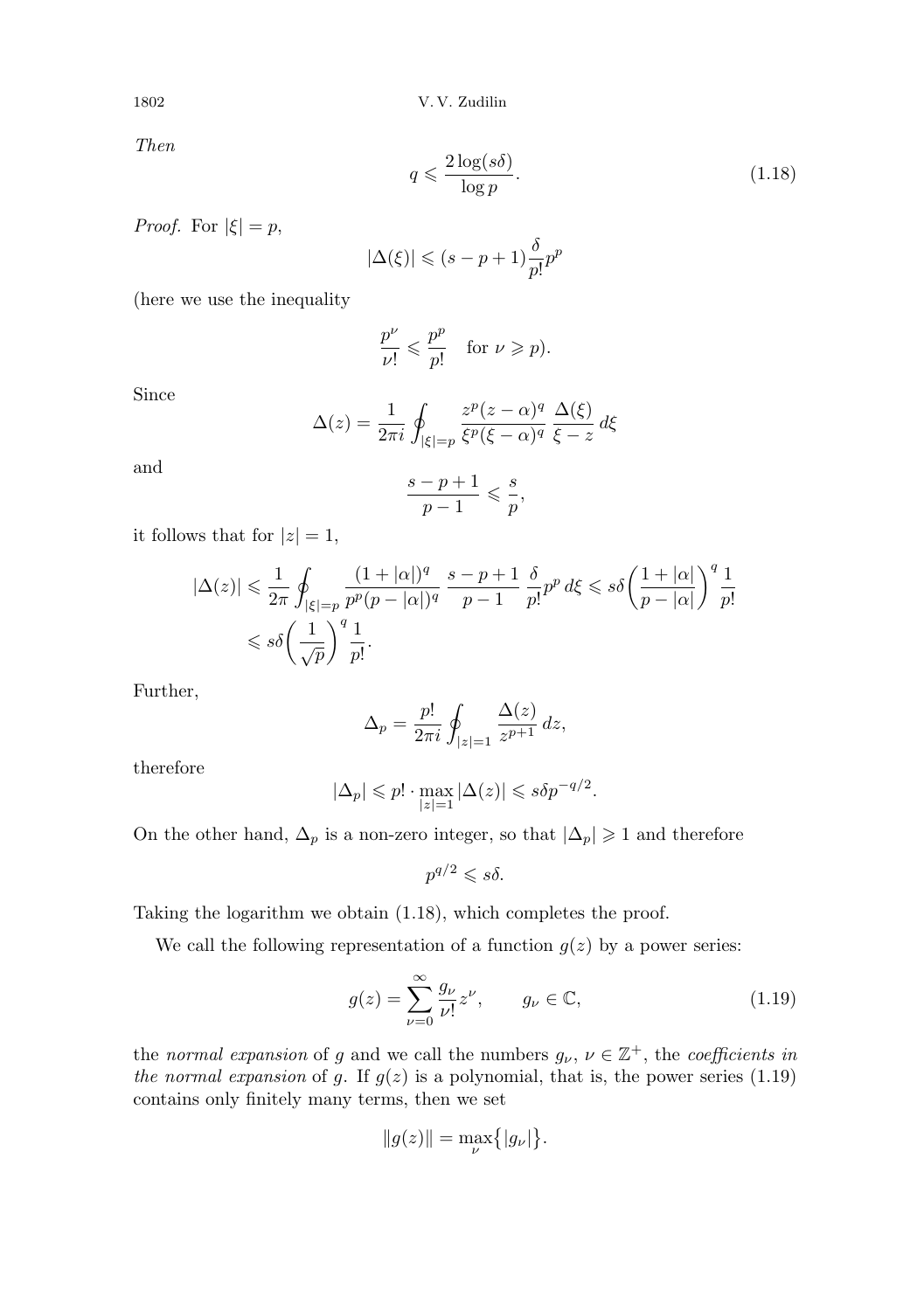**Lemma 1.5** [8]. Let  $q(z)$  be a polynomial. Then

(a) 
$$
||g'(z)|| \le ||g(z)||
$$
;  
\n(b)  $||g_1(z) + g_2(z)|| \le ||g_1(z)|| + ||g_2(z)||$ ;  
\n(c)  $||g_1(z)g_2(z)|| \le \begin{pmatrix} \deg g_1(z) + \deg g_2(z) \\ \deg g_1(z) \end{pmatrix} ||g_1(z)|| \cdot ||g_2(z)||$ .

We now present a consequence of Lemma 1.4, which is required in what follows.

## Lemma 1.6. Let

$$
\Delta(z) = \det(P_{nk}(z))_{n,k=1,\ldots,\widetilde{m}},
$$

where the  $P_{nk}(z) \in \mathbb{C}[z]$  are polynomials with integer coefficients in the normal expansion and

$$
\deg P_{nk}(z) \leq d, \quad ||P_{nk}(z)|| \leq H, \qquad n, k = 1, \ldots, \widetilde{m}.
$$

Assume that

$$
\operatorname*{ord}_{z=0}\Delta(z)\geqslant p,
$$

where p is sufficiently large. Let  $z = \alpha$  be a fixed point. Then

$$
\operatorname{ord}_{z=\alpha} \Delta(z) < \frac{2\widetilde{m}}{\log p} \bigl( \log H + 2d(1 + \log \widetilde{m}) \bigr).
$$

*Proof.* Expanding  $\Delta(z)$  by the formula for a determinant, by Lemma 1.5 we obtain

$$
\|\Delta(z)\| \leq \sum_{\sigma \in \mathbf{S}_{\widetilde{m}}} \|P_{1\sigma(1)}(z)P_{2\sigma(2)}(z)\cdots P_{\widetilde{m}\sigma(\widetilde{m})}(z)\| \leq \widetilde{m}! \cdot \frac{(\widetilde{m}d)!}{(d!)^{\widetilde{m}}} \cdot H^{\widetilde{m}}
$$
  

$$
\leq \widetilde{m}^{\widetilde{m}} \cdot \frac{(\widetilde{m}d)^{\widetilde{m}d}}{(d/e)^{\widetilde{m}d}} \cdot H^{\widetilde{m}} = \widetilde{m}^{\widetilde{m}(d+1)} e^{\widetilde{m}d} H^{\widetilde{m}}.
$$

It remains to use Lemma 1.4 and the fact that  $\deg \Delta(z) \leq \tilde{m}d < e^{\tilde{m}d}$  to obtain

$$
\begin{aligned} \operatorname{ord}_{z=\alpha} \Delta(z) &\leq \frac{2\log(\deg \Delta(z)\cdot\|\Delta(z)\|)}{\log p} < \frac{2\log(\widetilde{m}^{\widetilde{m}(d+1)}e^{2\widetilde{m}d}H^{\widetilde{m}})}{\log p} \\ &\leq \frac{2\widetilde{m}}{\log p}\big(\log H + 2d(1+\log \widetilde{m})\big), \end{aligned}
$$

as required.

## $§ 2.$  Graded Padé approximations

To prove Theorem II we now use the above-mentioned construction in [7].

Let  $T(z)$  be the least common denominator of the rational coefficients in (0.5). Then

$$
T(z) \in \mathbb{Z}[z]
$$
 and  $T(z)Q_{lj}^{(i)}(z) \in \mathbb{Z}[z],$   $l, j = 1,..., m_i, i = 1,..., m.$  (2.1)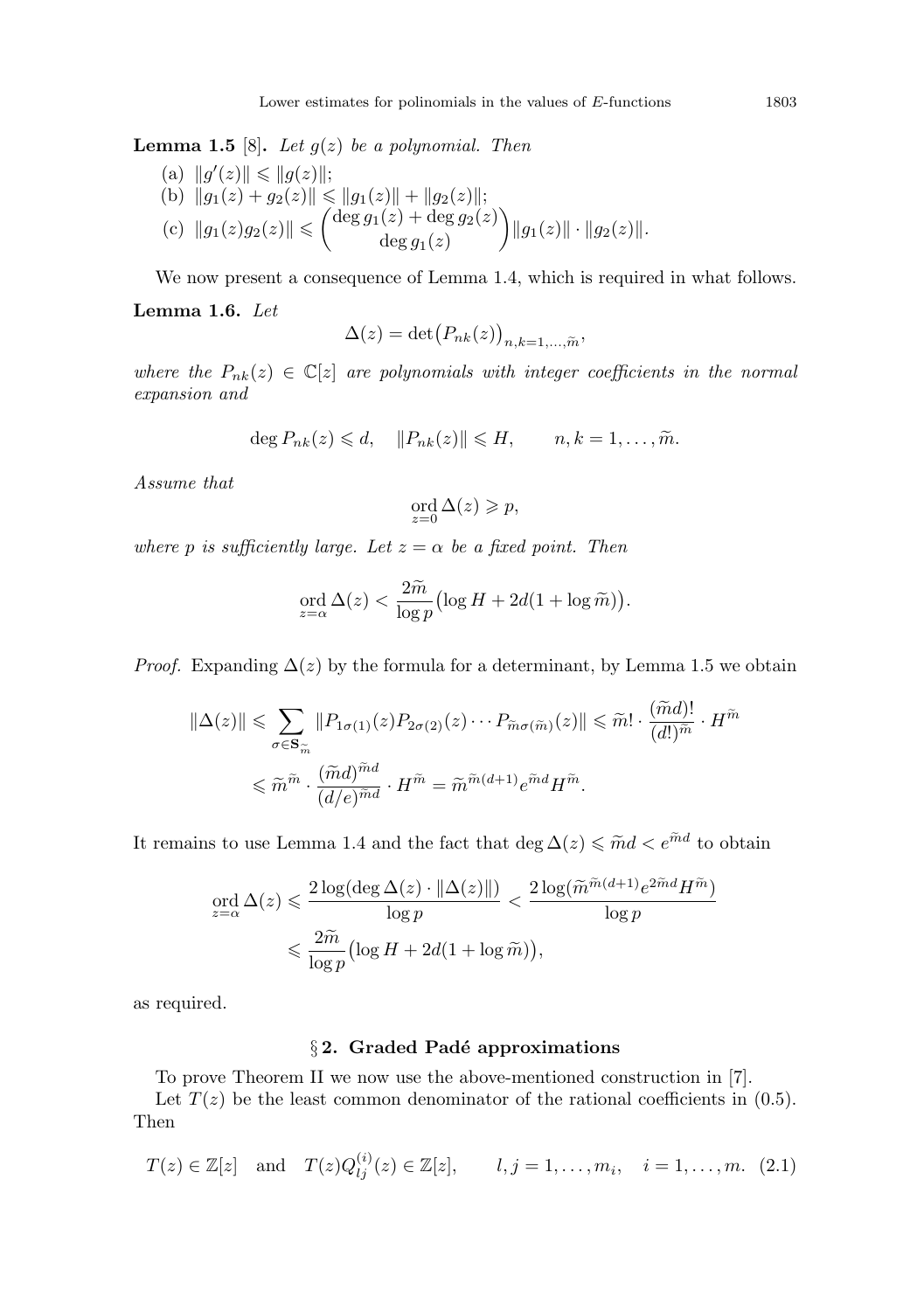The systems of approximating functional forms that we construct below depend on positive integer parameters  $M_{\bar{u}}, \bar{u} \in U$ . We set

$$
M = \max_{\bar{u} \in U} \{M_{\bar{u}}\}, \qquad N = \left[ (\log M)^{1/(m_1 + m_2 + \dots + m_m - m + 2)} \right] > d,
$$
  

$$
\varepsilon = \sum_{\bar{u} \in U} \sum_{i=1}^{m} \sum_{v=1}^{u_i} \frac{m_i - 1}{N + m_i - v} \times \frac{1}{N}, \qquad \min_{\bar{u} \in U} \{M_{\bar{u}}\} \geqslant 3\varepsilon M;
$$
 (2.2)

In addition we assume that  $M$  is sufficiently large. (Here and in what follows we denote by square brackets the integer part of a number.) We shall use letters C with subscripts and letters M with primes to denote positive constants that depend only on the functions (0.9), the systems (0.5), and the numbers  $\alpha$  and d. We also use the notation  $\bar{a} = (\bar{a}_1, \ldots, \bar{a}_m)$ , where  $\bar{a}_i = (a_{i1}, \ldots, a_{im_i}), i = 1, \ldots, m$ , and, in a similar way, we denote by  $\bar{\kappa} = (\bar{\kappa}_1, \ldots, \bar{\kappa}_m)$  multi-indices with  $\bar{\kappa}_i = (\kappa_{i1}, \ldots, \kappa_{im_i}),$  $i = 1, \ldots, m$ . All the components of a multi-index must be non-negative, and if while considering a sum we come across a term with  $\kappa_{ij} < 0$  for some component of the multi-index, then this means that this term must be skipped (or vanishes). For reasons of space we shall also write

$$
\bar{a}^{\bar{\kappa}} = \prod_{\substack{i=1,\ldots,m\\j=1,\ldots,m_i}} a^{\kappa_{ij}}_{ij} \quad \text{and} \quad |\bar{\kappa}_i| = \sum_{j=1}^{m_i} \kappa_{ij}, \quad i = 1,\ldots,m.
$$

Let

$$
\Omega_{\bar{u}} = \Omega_{\bar{u}}(N) = \{ \bar{\kappa} : |\bar{\kappa}_i| = N - u_i, \ i = 1, \dots, m \}, \quad \bar{u} \in U,
$$
  

$$
\Omega = \Omega(N) = \bigcup_{\bar{u} \in U} \Omega_{\bar{u}}, \qquad \Theta = \Theta(N) = \{ \bar{s} : |\bar{s}_i| = N, \ i = 1, \dots, m \}.
$$

We shall use the appropriate small letters to denote the number of elements in these sets (cf. [1], Chapter 2,  $\S 7$ , Lemma 7), that is,

$$
\omega_{\bar{u}} = \text{Card}\,\Omega_{\bar{u}} = \prod_{i=1}^{m} \binom{N + m_i - 1 - u_i}{m_i - 1}, \qquad \bar{u} \in U,
$$

$$
\omega = \text{Card}\,\Omega = \sum_{\bar{u} \in U} \omega_{\bar{u}}, \qquad \theta = \text{Card}\,\Theta = \prod_{i=1}^{m} \binom{N + m_i - 1}{m_i - 1}.
$$

We shall be looking for linear forms of the following type:

$$
R(z; \bar{a}) = \sum_{\bar{u} \in U} P_{\bar{u}}(z; \bar{a}) \prod_{i=1}^{m} (a_{i1} f_{i1}(z) + \dots + a_{im_i} f_{im_i}(z))^{N-u_i}, \qquad (2.3)
$$

where  $P_{\bar{u}}(z; \bar{a})$  are polynomials of the following form, homogeneous in each component  $\bar{a}_i$  of  $\bar{a}$ ,  $i = 1, \ldots, m$ :

$$
P_{\bar{u}}(z;\bar{a}) = \sum_{\bar{\kappa}\in\Omega_{\bar{u}}} \bar{a}^{\bar{\kappa}} P_{\bar{\kappa}}(z), \qquad \bar{u}\in U.
$$
 (2.4)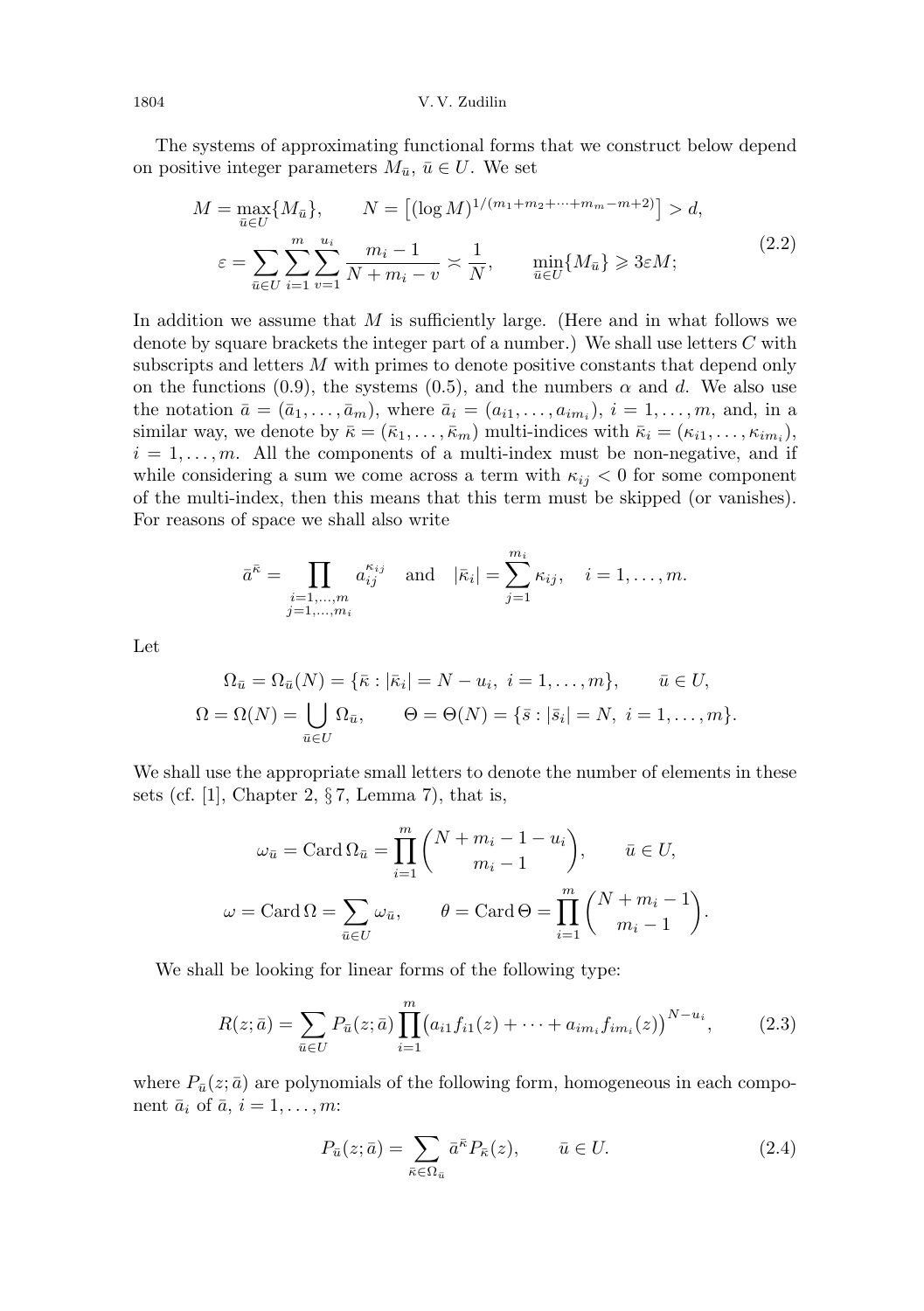We can represent the functional linear form  $(2.3)$  as follows:

$$
R(z; \bar{a}) = \sum_{\bar{s} \in \Theta} \bar{a}^{\bar{s}} R_{\bar{s}}(z), \qquad (2.5)
$$

where

$$
R_{\bar{s}}(z) = \sum_{\bar{u} \in U} \sum_{\substack{\bar{r} = (\bar{r}_1, \dots, \bar{r}_m) \\ |\bar{r}_i| = u_i, i = 1, \dots, m}} \prod_{i=1}^m \frac{u_i!}{r_{i1}! \cdots r_{i m_i}!} P_{\bar{s} - \bar{r}}(z) \bar{f}^{\bar{r}}(z), \qquad \bar{s} \in \Theta.
$$
 (2.6)

**Lemma 2.1.** For positive integers  $M_{\bar{u}}$ ,  $\bar{u} \in U$ , let the quantities M, N, and  $\varepsilon$  be defined in accordance with (2.2). Then there exist polynomials  $P_{\bar{\kappa}}(z) \in \mathbb{Q}[z], \bar{\kappa} \in \Omega$ , such that

- (1) these polynomials do not all vanish identically;
- (2) deg  $P_{\bar{\kappa}} < M$  for all  $\bar{\kappa} \in \Omega$ ;
- (3) ord  $P_{\bar{\kappa}} \geqslant M M_{\bar{u}}$  for all  $\bar{\kappa} \in \Omega_{\bar{u}}$  and  $\bar{u} \in U$ ;
- (4) the coefficients in the normal expansions of these polynomials are integers with absolute values at most  $C_0^{M/\varepsilon}$ ;
- (5) the order of the zero at  $z = 0$  of each of the forms (2.6) is at least

$$
K = \left[\sum_{\bar{u} \in U} \frac{\omega_{\bar{u}}}{\theta} M_{\bar{u}} - \varepsilon M\right].
$$

Proof. This can be proved using the same pattern as in the proof of Lemma 1.1 in [8].

Remark 1. We have

$$
\frac{\omega_{\bar{u}}}{\theta} = \prod_{i=1}^{m} \frac{\binom{N+m_i-1-u_i}{m_i-1}}{\binom{N+m_i-1}{m_i-1}} = \prod_{i=1}^{m} \frac{(N+m_i-1-u_i)!}{(N+m_i-1)!} \cdot \frac{N!}{(N-u_i)!}
$$

$$
= \prod_{i=1}^{m} \frac{(N-u_i+1)\cdots(N-1)N}{(N+m_i-u_i)\cdots(N+m_i-2)(N+m_i-1)}
$$

$$
= \prod_{i=1}^{m} \prod_{v=1}^{u_i} \left(1 - \frac{m_i-1}{N+m_i-v}\right) > 1 - \sum_{i=1}^{m} \sum_{v=1}^{u_i} \frac{m_i-1}{N+m_i-v}, \qquad \bar{u} \in U,
$$

therefore

$$
K = \left[\sum_{\bar{u} \in U} \frac{\omega_{\bar{u}}}{\theta} M_{\bar{u}} - \varepsilon M\right] = \left[\sum_{\bar{u} \in U} M_{\bar{u}} - \sum_{\bar{u} \in U} \left(1 - \frac{\omega_{\bar{u}}}{\theta}\right) M_{\bar{u}} - \varepsilon M\right]
$$
  
> 
$$
\left[\sum_{\bar{u} \in U} M_{\bar{u}} - \sum_{\bar{u} \in U} \sum_{i=1}^{m} \sum_{v=1}^{u_i} \frac{m_i - 1}{N + m_i - v} M - \varepsilon M\right] = \left[\sum_{\bar{u} \in U} M_{\bar{u}} - 2\varepsilon M\right].
$$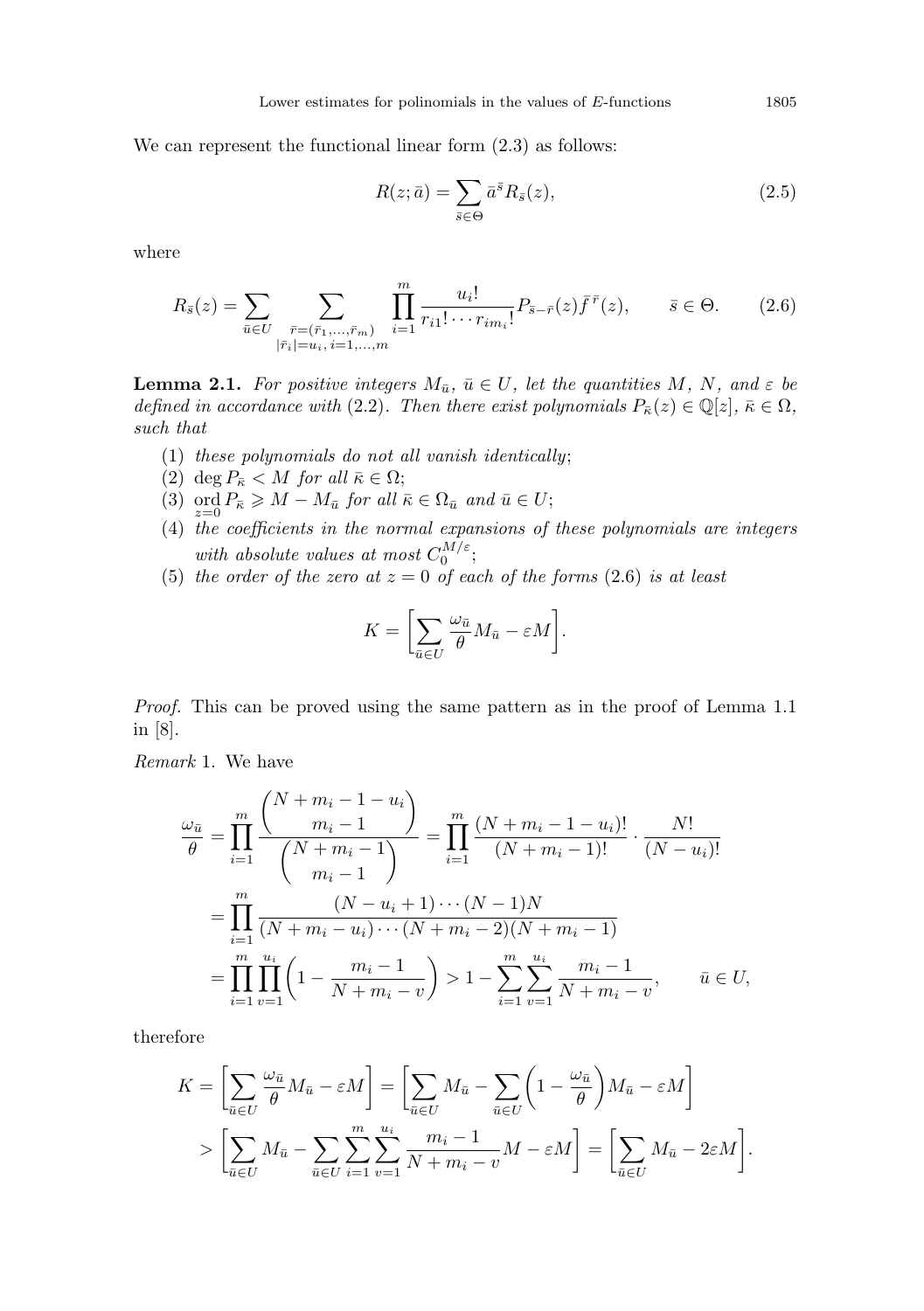The last inequality enables one to get a clearer idea of the value of K.

Remark 2. One must supplement Lemma 2.1 with the verification of the inequality  $R(z; \bar{a}) \neq 0$  for the form  $R(z; \bar{a})$  with coefficients constructed in this lemma. Considering all the multi-indices  $\bar{s} \in \Theta$  such that the collection

$$
P_{\bar{s}-\bar{r}}(z), \qquad |\bar{r}_i| = u_i, \quad i = 1, \ldots, m
$$

contains at least one non-trivial polynomial we choose  $\bar{s}'$  such that the sum  $s'_{11}$  +  $s'_{21} + \cdots + s'_{m1}$  is the largest possible. Then

$$
R_{\bar{s}'}(z) = \sum_{\bar{u}\in U} P_{\bar{s}'-u_1\bar{e}_{11}-u_2\bar{e}_{21}-\cdots-u_m\bar{e}_{m1}}(z) f_{11}^{u_1}(z) f_{21}^{u_2}(z)\cdots f_{m1}^{u_m}(z) \not\equiv 0
$$

because the functions (0.11) are linearly independent over  $\mathbb{C}(z)$  and in view of our choice of  $\bar{s}' \in \Theta$ . (Here we denote by  $\bar{e}_{ij}$  the multi-index such that its component with subscript ij is equal to 1 and all the other are equal to 0.) Hence  $R(z; \bar{a}) \neq 0$ .

Once we have constructed the form  $R(z; \bar{a})$  by Lemma 2.1, we shall produce more forms of this kind by means of the linear differential operator

$$
D = \frac{\partial}{\partial z} - \sum_{i=1}^{m} \left( \sum_{j=1}^{m_i} \left( \sum_{l=1}^{m_i} Q_{lj}^{(i)}(z) a_{il} \right) \frac{\partial}{\partial a_{ij}} \right),
$$

which is related to the collection of systems of linear homogeneous differential equations (0.6). We have

$$
D\sum_{j=1}^{m_i} a_{ij} f_{ij}(z) = \sum_{j=1}^{m_i} a_{ij} \frac{\partial f_{ij}}{\partial z}(z) - \sum_{j=1}^{m_i} \left( \sum_{l=1}^{m_i} Q_{lj}^{(i)}(z) a_{il} \right) f_{ij}(z)
$$
  

$$
= \sum_{l=1}^{m_i} a_{il} \frac{\partial f_{il}}{\partial z}(z) - \sum_{l=1}^{m_i} a_{il} \sum_{j=1}^{m_i} Q_{lj}^{(i)}(z) f_{ij}(z)
$$
  

$$
= \sum_{l=1}^{m_i} a_{il} \left( f'_{il}(z) - \sum_{j=1}^{m_i} Q_{lj}^{(i)}(z) f_{ij}(z) \right) = 0, \qquad i = 1, ..., m. \tag{2.7}
$$

Hence if we apply D to functional forms  $(2.3)$  and multiply the result by  $T(z)$ , then we obtain forms of the same kind (with some other polynomial coefficients  $P_{\overline{k}}(z)$ ,  $\bar{\kappa} \in \Omega$ ).

We now set

$$
P_{\bar{\kappa}}^{[0]}(z) = P_{\bar{\kappa}}(z), \qquad \bar{\kappa} \in \Omega,
$$
  

$$
R_{\bar{s}}^{[0]}(z) = R_{\bar{s}}(z), \qquad \bar{s} \in \Theta,
$$

where  $P_{\overline{\kappa}}(z)$ ,  $\overline{\kappa} \in \Omega$ , and  $R_{\overline{s}}(z)$ ,  $\overline{s} \in \Theta$ , are the polynomials constructed in Lemma 2.1 and the corresponding functions (2.6). (That is,

$$
R^{[0]}(z;\bar{a}) = \sum_{\bar{s}\in\Theta} \bar{a}^{\bar{s}} R_{\bar{s}}^{[0]}(z).
$$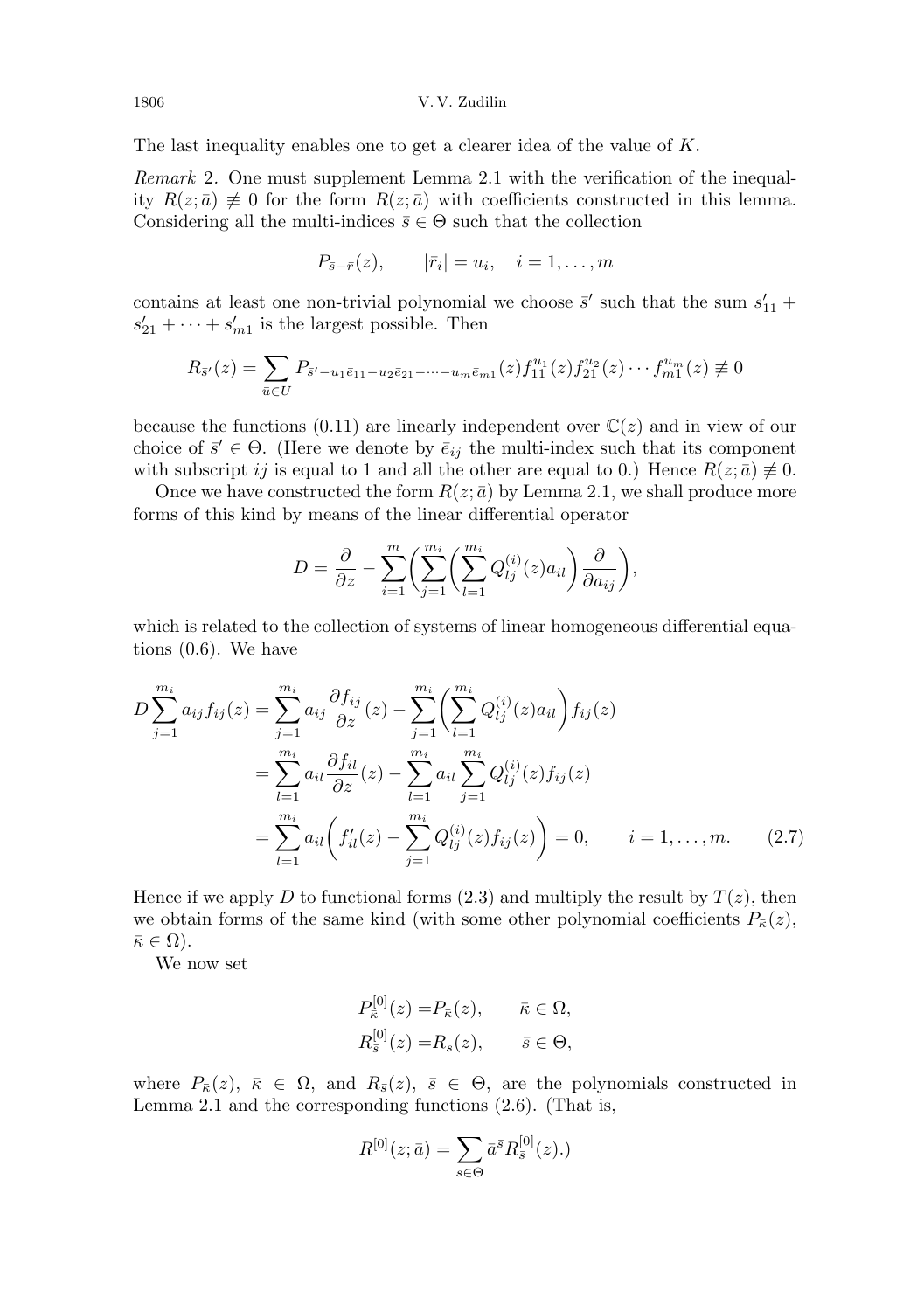Then the functional forms

$$
R^{[n]}(z; \bar{a}) = (T(z)D)^n R^{[0]}(z; \bar{a}), \qquad n \geq 0,
$$

can be written as follows:

$$
R^{[n]}(z; \bar{a}) = \sum_{\bar{u} \in U} P_{\bar{u}}^{[n]}(z; \bar{a}) \prod_{i=1}^{m} (a_{i1} f_{i1}(z) + \dots + a_{im_i} f_{im_i}(z))^{N-u_i} \qquad n \geqslant 0,
$$

and their coefficients are polynomials in  $z$  satisfying the recursion relations

$$
P_{\bar{\kappa}}^{[n+1]}(z) = T(z) \left( \frac{d}{dz} P_{\bar{\kappa}}^{[n]}(z) - \sum_{i=1}^{m} \sum_{l,j=1}^{m_i} (\kappa_{ij} - \delta_{lj} + 1) Q_{lj}^{(i)}(z) P_{\bar{\kappa} - \bar{e}_{il} + \bar{e}_{ij}}^{[n]}(z) \right),
$$
  
\n
$$
n \ge 0, \quad \bar{\kappa} \in \Omega.
$$
\n(2.8)

The same relations holds also for the polynomials  $R_{\bar{s}}^{[n]}(z)$  in the functions (0.9)  $(\bar{s} \in \Theta, n \geq 0)$  associated with each functional form

$$
R^{[n]}(z; \bar{a}) = \sum_{\bar{s} \in \Theta} \bar{a}^{\bar{s}} R_{\bar{s}}^{[n]}(z), \qquad n \geqslant 0.
$$

Namely,

$$
R_{\bar{s}}^{[n+1]}(z) = T(z) \left( \frac{d}{dz} R_{\bar{s}}^{[n]}(z) - \sum_{i=1}^{m} \sum_{l,j=1}^{m_i} (s_{ij} - \delta_{lj} + 1) Q_{lj}^{(i)}(z) R_{\bar{s} - \bar{e}_{il} + \bar{e}_{ij}}^{[n]}(z) \right),
$$
  
\n
$$
n \ge 0, \quad \bar{s} \in \Theta.
$$
\n(2.9)

Now, setting

$$
t = \max\Bigl\{\deg T, \max_{i,l,j}\{\deg TQ_{lj}^{(i)}\}\Bigr\},
$$

we see from Lemma 2.1 and relations (2.8) and (2.9) that

$$
\deg P_{\bar{\kappa}}^{[n]} < M + tn, \qquad n \geqslant 0, \quad \bar{\kappa} \in \Omega,\tag{2.10}
$$

$$
\operatorname{ord}_{z=0} P_{\bar{\kappa}}^{[n]} \geqslant M - M_{\bar{u}} - n, \qquad n \geqslant 0, \quad \bar{\kappa} \in \Omega_{\bar{u}}, \quad \bar{u} \in U,\tag{2.11}
$$

$$
\operatorname{ord}_{z=0} R_{\bar{s}}^{[n]} \geqslant K - n, \qquad n \geqslant 0, \quad \bar{s} \in \Theta. \tag{2.12}
$$

**Lemma 2.2.** (a) The normal expansions of the  $P_{\bar{\kappa}}^{[n]}(z)$ ,  $n \geqslant 0$ ,  $\bar{\kappa} \in \Omega$ , have integer coefficients; moreover,

$$
\max_{\bar{\kappa}\in\Omega} \{ \|P_{\bar{\kappa}}^{[n]}(z)\| \} \le (C_1 N)^n \frac{(M + tn - 1)!}{(M - 1)!} \cdot C_0^{M/\varepsilon}, \qquad n \ge 0,
$$
\n(2.13)

and therefore

$$
\max_{\bar{\kappa}\in\Omega} \left\{ \|P_{\bar{\kappa}}^{[n]}(z)\| \right\} < M^{C_3\varepsilon M} \tag{2.14}
$$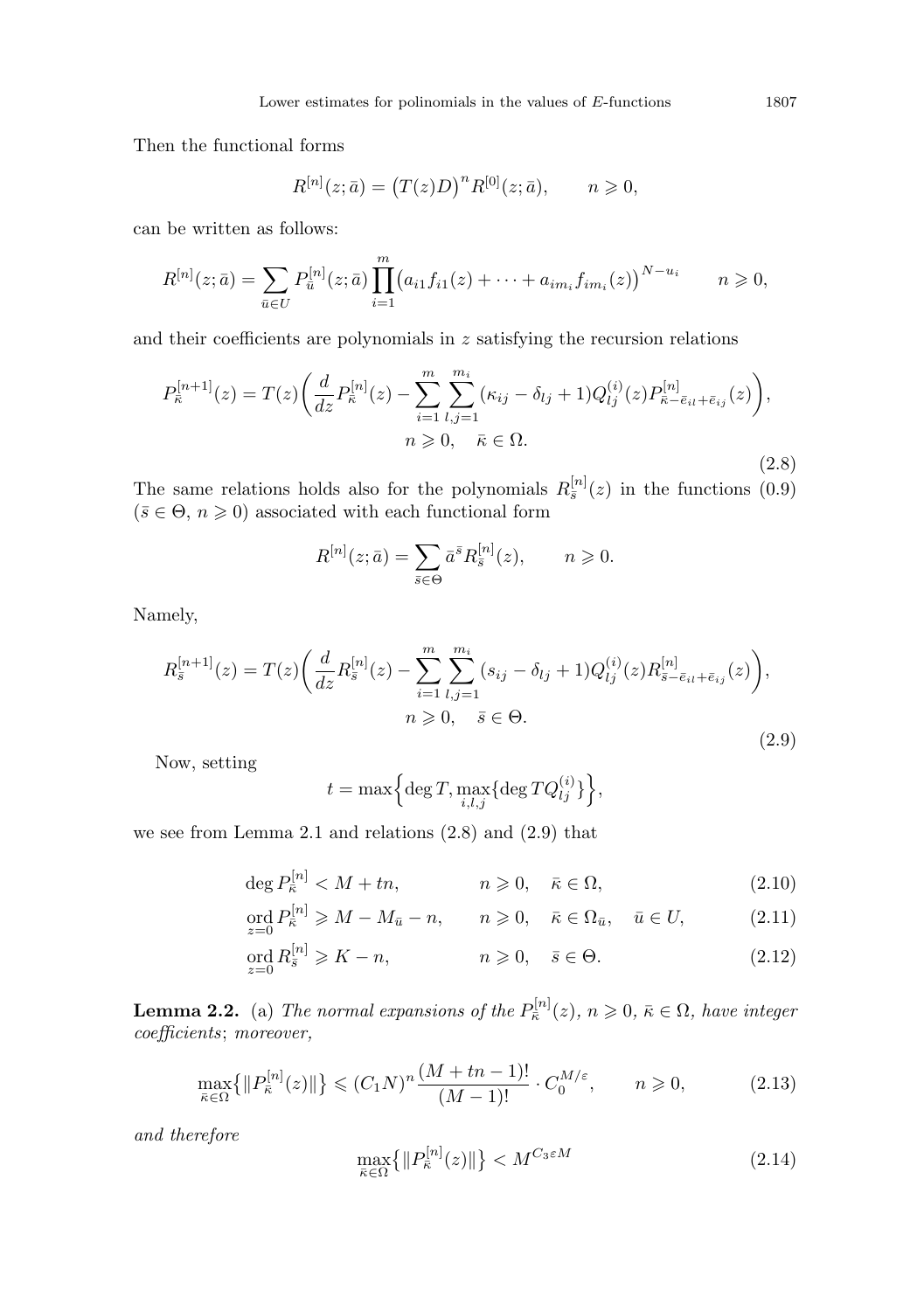for  $n < C_2 \varepsilon M$ . (b) For  $n < C_2 \varepsilon M$ ,  $|R_{\bar{s}^*}^{[n]}(\alpha)| < M^{C_4 \varepsilon M - K}, \qquad \bar{s}^* = N(\bar{e}_{11} + \bar{e}_{21} + \dots + \bar{e}_{m1}).$  (2.15)

Proof. (a) The first part of this assertion is a consequence of (2.8) and our choice of  $T(z)$  (see  $(2.1)$ ). We now set

$$
C_5 = \left(1 + \sum_{i=1}^{m} m_i^2\right) \cdot \max\left\{||T||, \max_{i,l,j}\left\{||TQ_{lj}^{(i)}||\right\}\right\}
$$

and use the recursion relations (2.8) and the inequalities in Lemma 1.5 to obtain

$$
\max_{\bar{\kappa}\in\Omega}\left\{\|P_{\bar{\kappa}}^{[n+1]}(z)\|\right\} \leqslant \binom{M+t(n+1)-1}{t}\cdot C_5N\cdot \max_{\bar{\kappa}\in\Omega}\left\{\|P_{\bar{\kappa}}^{[n]}(z)\|\right\},\qquad n\geqslant 0.
$$

Using now mere induction on  $n$  we obtain

$$
\max_{\bar{\kappa}\in\Omega}\left\{\|P_{\bar{\kappa}}^{[n]}(z)\|\right\} \leqslant \left(\frac{C_5N}{t!}\right)^n \frac{(M+tn-1)!}{(M-1)!}\cdot \max_{\bar{\kappa}\in\Omega}\left\{\|P_{\bar{\kappa}}^{[0]}(z)\|\right\}
$$

$$
\leqslant \left(\frac{C_5N}{t!}\right)^n \frac{(M+tn-1)!}{(M-1)!}\cdot C_0^{M/\varepsilon}, \qquad n\geqslant 0,
$$

so that  $(2.13)$  holds. We can deduce inequalities  $(2.14)$  from  $(2.13)$  using the relations

$$
\frac{(M+tn-1)!}{(M-1)!} \cdot N^n < (2M)^{tn} \cdot M^n, \qquad C_0^{M/\varepsilon} = o(M^{\varepsilon M}) \quad \text{as } M \to \infty
$$

and  $n < C_2 \varepsilon M$ .

(b) Let  $P_{\bar{\kappa},\nu}^{[n]}$  ( $\nu \in \mathbb{Z}^+$ ,  $n \geqslant 0$ ,  $\bar{\kappa} \in \Omega$ ) be the coefficients in the normal expansions of the polynomials  $P_{\bar{\kappa}}^{[n]}(z)$ , respectively; let  $R_{\bar{s}^*,\mu}^{[n]}(\mu \in \mathbb{Z}^+, n \geq 0)$  be the coefficients in the normal expansions of the forms  $R_{\bar{s}^*}^{[n]}(z)$ , and let  $F_{\bar{u},\nu}$   $(\nu \in \mathbb{Z}^+, \bar{u} \in U)$ be the coefficients in the normal expansions of the functions  $(0.11)$ . Then by  $(2.6)$ ,

$$
R_{\bar{s}^*}^{[n]}(z) = \sum_{\bar{u} \in U} P_{\bar{s}^* - u_1 \bar{e}_{11} - u_2 \bar{e}_{21} - \dots - u_m \bar{e}_{m1}}^{[n]}(z) F_{\bar{u}}(z), \qquad n \geq 0,
$$

therefore

$$
R_{\bar{s}^*,\mu}^{[n]} = \sum_{\bar{u}\in U} \sum_{\nu=0}^{\mu} \binom{\mu}{\nu} P_{\bar{s}^*-u_1\bar{e}_{11}-u_2\bar{e}_{21}-\cdots-u_m\bar{e}_{m1},\nu}^{[n]} F_{\bar{u},\mu-\nu}, \qquad \mu \in \mathbb{Z}^+, \quad n \geq 0.
$$
\n(2.16)

In addition,

$$
R_{\bar{s}^*,\mu}^{[n]} = 0, \qquad \mu < K - n \quad \text{for } n < C_2 \varepsilon M.
$$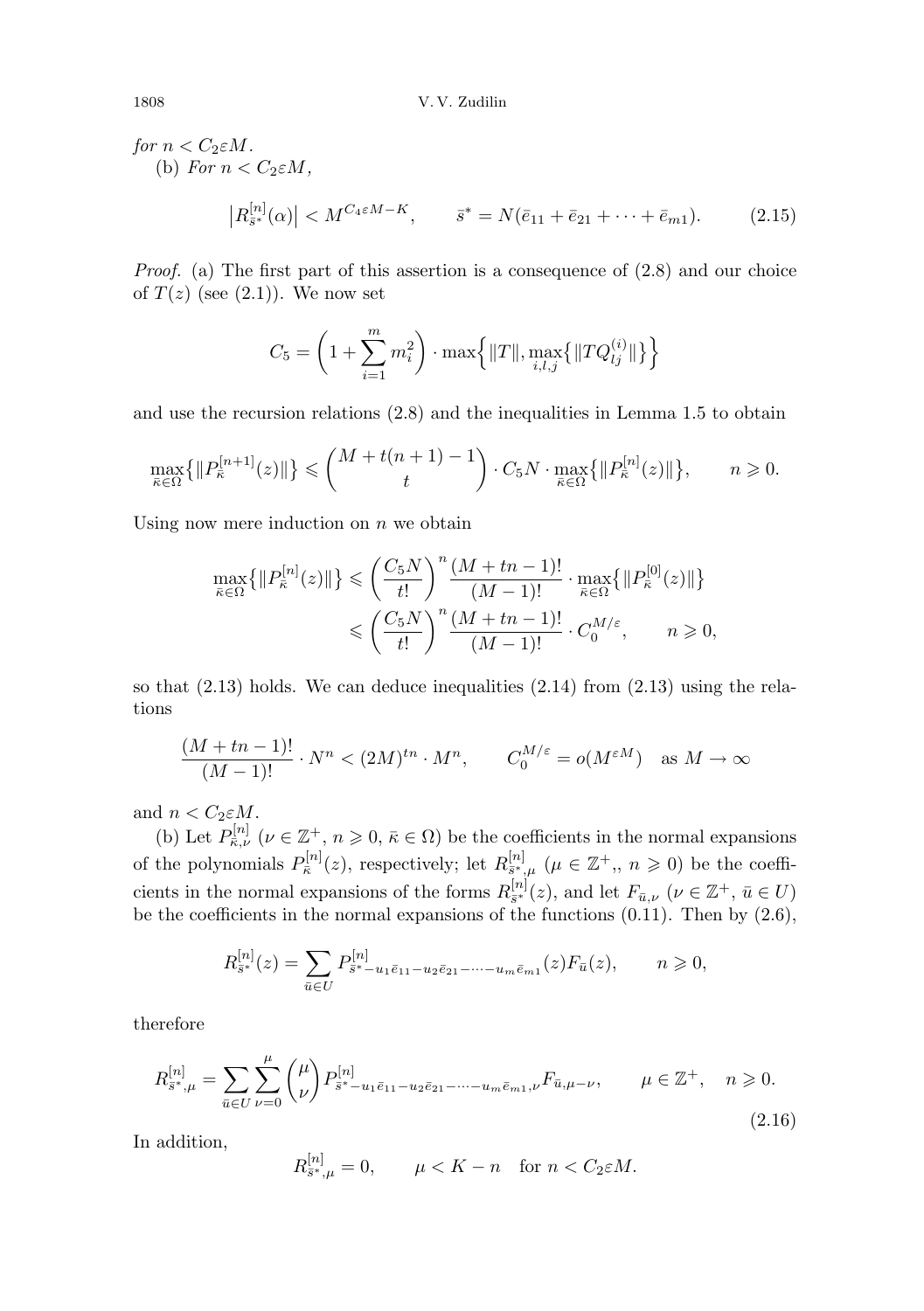Hence using in  $(2.16)$  the estimates  $(2.14)$  and the definition of an E-function as applied to the collection involved in (0.11) we obtain (for  $\mu \geqslant K - n$ )

$$
|R_{\bar{s}^*, \mu}^{[n]}| \leqslant \text{Card}\,U \cdot \sum_{\nu = 0}^{\mu} \binom{\mu}{\nu} \max_{\bar{\kappa} \in \Omega} \bigl\{ \| P_{\bar{\kappa}}^{[n]}(z) \| \bigr\} C^{\mu + 1} < C_6^{\mu + 1} M^{C_3 \varepsilon M}
$$

and therefore

$$
|R_{\bar{s}^*}^{[n]}(\alpha)| = \bigg|\sum_{\mu \geq K-n} \frac{R_{\bar{s}^*,\mu}^{[n]}}{\mu!} \alpha^{\mu} \bigg| < M^{C_3 \in M} \sum_{\mu \geq K-n} \frac{|\alpha|^{\mu}}{\mu!} C_6^{\mu+1}.
$$

By the inequality

$$
\sum_{\mu \geqslant K-n} \frac{|\alpha|^\mu}{\mu!} C_6^{\mu+1} \leqslant \frac{|\alpha|^{K-n} C_6^{K-n+1}}{(K-n)!} \sum_{\mu \geqslant K-n} \frac{\left(C_6|\alpha|\right)^{\mu-K+n}}{(\mu - K+n)!}
$$
\n
$$
= \frac{|\alpha|^{K-n} C_6^{K-n+1}}{(K-n)!} e^{C_6|\alpha|}
$$
\n
$$
< \left(C_6|\alpha|\right)^{\text{Card }U \cdot M} \left(\frac{e}{K-n}\right)^{K-n} e^{C_6|\alpha|}
$$
\n
$$
< \left(C_6|\alpha|\right)^{\text{Card }U \cdot M} \left(\frac{e}{M}\right)^K e^{C_6|\alpha|}
$$
\n
$$
< e^{C_6|\alpha|} \left(C_6|\alpha|e\right)^{\text{Card }U \cdot M} M^{-K}
$$

and the relation  $M < K - n \leq K < \text{Card } U \cdot M$  we obtain

$$
|R^{[n]}_{\bar{s}^*}(\alpha)|
$$

Since

$$
e^{C_6|\alpha|} (C_6|\alpha|e)^{\text{Card }U \cdot M} = o(M^{\varepsilon M})
$$
 as  $M \to \infty$ ,

inequality (2.15) follows from the last estimate.

#### § 3. Numerical approximating forms

In this section, as traditional in the Siegel–Shidlovskiı̆ method, we proceed from the functional forms just constructed to numerical approximating forms. However, we shall build our arguments using a new scheme.

Ranks of numerical approximating forms. It is convenient to associate with each  $\bar{s} \in \Theta$  a function  $\mathcal{I}_{\bar{s}} : U \to \Omega$  defined as follows:

$$
\mathcal{I}_{\bar{s}}(\bar{u}) = \bar{s} - u_1 \bar{e}_{11} - u_2 \bar{e}_{21} - \dots - u_m \bar{e}_{m1}, \qquad \bar{u} = (u_1, u_2, \dots, u_m) \in U.
$$

Here  $\mathcal{I}_{\bar{s}}$  is not necessarily defined for all  $\bar{u} \in U$ , because the components of the multi-index on the right-hand side are not necessarily non-negative.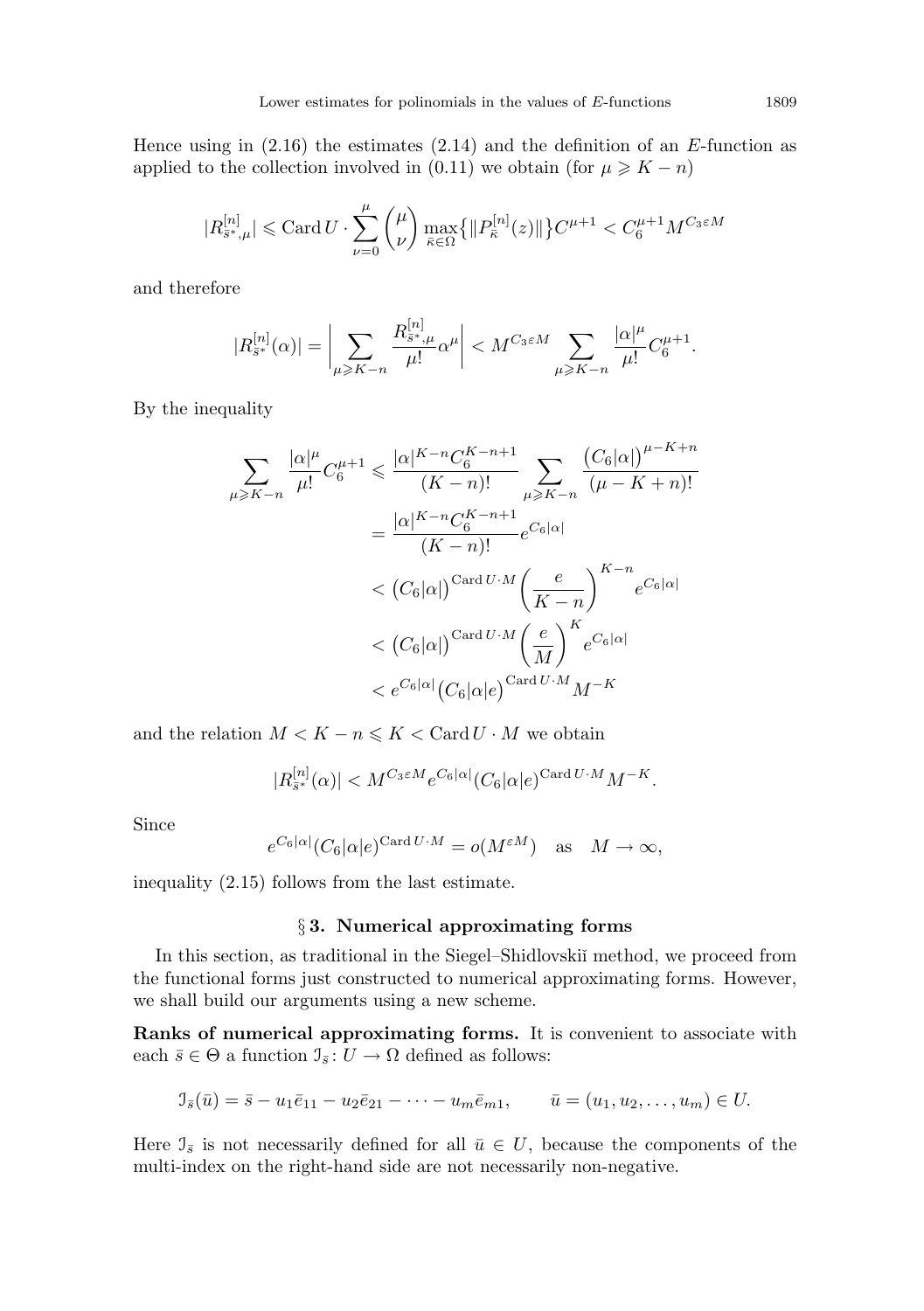Using this notation we can express the polynomials  $R_{\bar{s}^*}^{[n]}(z)$  (here  $n \geq 0$  and  $\bar{s}^* = N(\bar{e}_{11} + \bar{e}_{21} + \cdots + \bar{e}_{m1})$  in the functions  $f_{11}(z), f_{21}(z), \ldots, f_{m1}(z)$  as follows:

$$
R_{\bar{s}^*}^{[n]}(z) = \sum_{\bar{u} \in U} P_{\mathcal{I}_{\bar{s}^*}(\bar{u})}^{[n]}(z) F_{\bar{u}}(z), \qquad n \geq 0.
$$
 (3.1)

We now set

$$
\Omega^* = \bigcup_{\bar{u} \in U} \{ \mathcal{I}_{\bar{s}^*}(\bar{u}) \}, \qquad \omega^* = \text{Card } \Omega^* = \text{Card } U.
$$

An important point in the Siegel–Shidlovskiˇı method is the proof of the fact that the functional determinant made up of the forms under consideration (in our case this is  $\det(P_{\bar{\kappa}}^{[n]}(z))_{n=0,1,\ldots,\omega-1;\bar{\kappa}\in\Omega}$  is non-zero. This is the kind of result Chudnovsky [7] proved using the condition that the collection of systems (0.6) be normal in the Siegel sense. As a matter of fact, we shall need only the forms  $(3.1)$ in numerical applications and therefore we can use a weaker version of that result, with less stringent (than the condition of normality) constraints. (On this account, see our remark to Theorem III).

Proposition 3.1. Assume that a system of linear homogeneous differential equations (0.5) is in  $\mathbf{W}^{0}(\alpha)$ , the functions (0.11) are linearly independent over  $\mathbb{C}(z)$ , and M is sufficiently large  $(M > M')$ . Then the rank of the numerical matrix

$$
\left(P_{\bar{\kappa}}^{[n]}(\alpha)\right)_{n=0,1,\ldots,\omega+[C_7\varepsilon M];\bar{\kappa}\in\Omega^*}
$$

is precisely equal to  $\omega^*$ .

Proof. Let  $\tilde{\omega}$ , where  $\tilde{\omega} \leq \omega$ , be the rank of the collection of linear forms  $R^{[n]}(z;\bar{a})$ ,<br>  $n = 0, 1, 2$ , Then  $\tilde{\omega} > 1$  because  $R^{[0]}(z;\bar{a}) \neq 0$  (see Bomark 2 to Lamma 2.1).  $n = 0, 1, 2, \ldots$ . Then  $\tilde{\omega} \geq 1$  because  $R^{[0]}(z; \bar{a}) \not\equiv 0$  (see Remark 2 to Lemma 2.1).

For an arbitrary solution

$$
a_{ij} = a_{ij}(z),
$$
  $j = 1,...,m_i,$   $i = 1,...,m,$ 

of (0.6) the collection of functions

$$
x_{\bar{\kappa}}(z) = \bar{a}^{\bar{\kappa}}(z) \prod_{i=1}^{m} (a_{i1}(z) f_{i1}(z) + \cdots + a_{im_i}(z) f_{im_i}(z))^{N-u_i}, \qquad \bar{\kappa} \in \Omega_{\bar{u}}, \quad \bar{u} \in U,
$$

makes up a solution of the system of linear homogeneous differential equations

$$
\frac{d}{dz}x_{\bar{\kappa}} = -\sum_{i=1}^{m} \sum_{l,j=1}^{m_i} \kappa_{ij} Q_{lj}^{(i)}(z) x_{\bar{\kappa} - \bar{e}_{ij} + \bar{e}_{il}}, \qquad \bar{\kappa} \in \Omega,
$$
\n(3.2)

of order  $\omega$ . By Lemma 7 in [1], Chapter 3, § 4 there exists a fundamental matrix of solutions  $(x_{\bar{\kappa},\eta}(z))_{\bar{\kappa}\in\Omega;\eta=1,\dots,\omega}$  of  $(3.2)$  such that setting

$$
R_{\eta}^{[n]}(z) = \sum_{\bar{\kappa} \in \Omega} P_{\bar{\kappa}}^{[n]}(z) x_{\bar{\kappa}, \eta}(z), \qquad n \geqslant 0, \quad \eta = 1, \dots, \omega
$$

we obtain

$$
R_{\eta}^{[n]}(z) \equiv 0, \qquad n \geqslant 0, \quad \eta = \tilde{\omega} + 1, \dots, \omega. \tag{3.3}
$$

Using the notation of  $\S 1$  we now set

$$
\Lambda(z) = \det(x_{\bar{\kappa},\eta})_{\bar{\kappa} \in \Omega; \eta = 1,\dots,\omega} \quad \text{and}
$$

$$
\lambda(\widetilde{\Omega}; z) = \det(x_{\overline{\kappa}', \eta})_{\overline{\kappa}' \in \Omega \setminus \widetilde{\Omega}; \eta = \widetilde{\omega} + 1, ..., \omega}, \qquad \widetilde{\Omega} \subset \Omega, \quad \text{Card } \widetilde{\Omega} = \widetilde{\omega}
$$

(we set  $\lambda(\Omega; z) = 1$  for  $\tilde{\omega} = \omega$ ).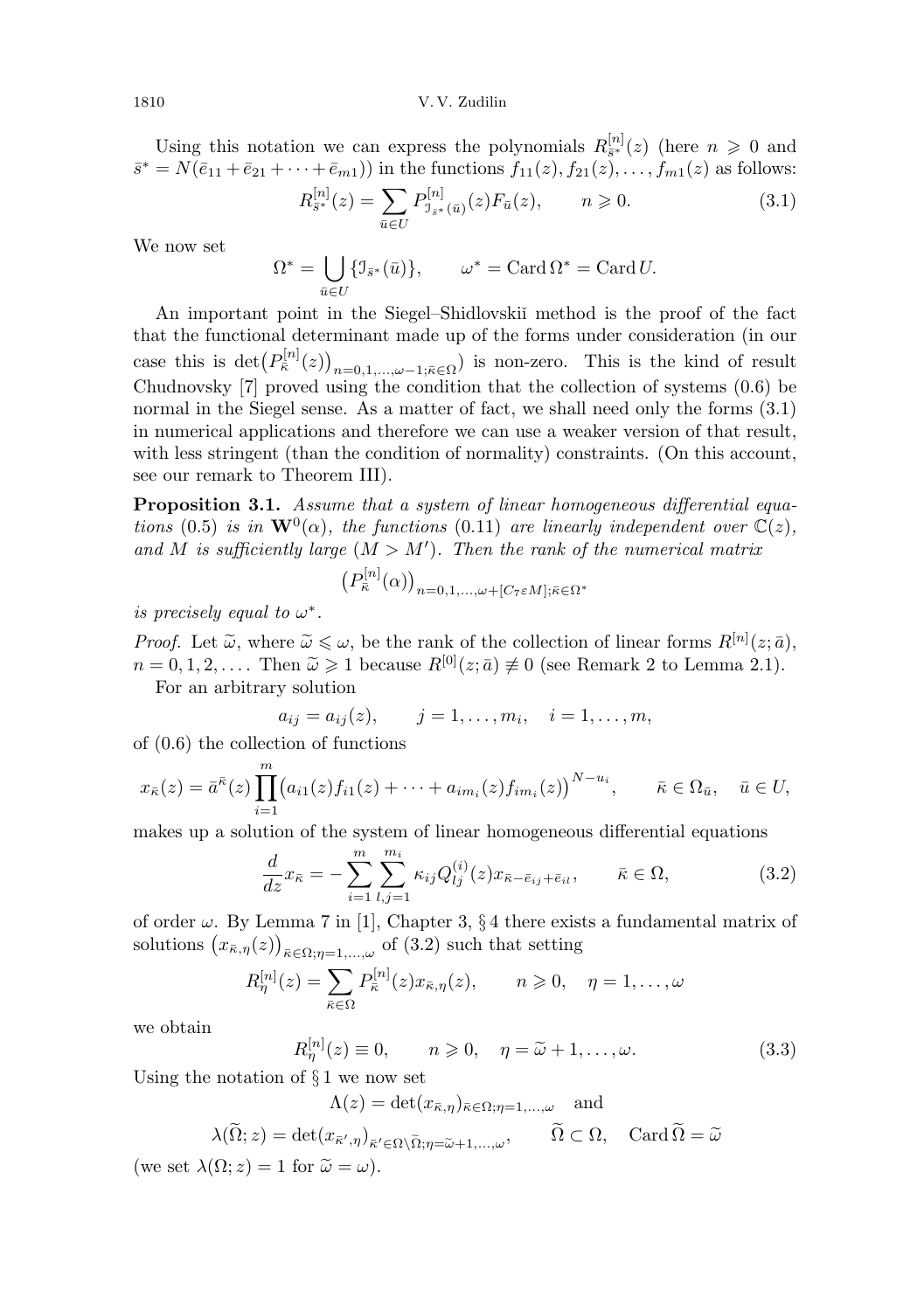**Lemma 3.2.** For  $M > M'$  there exists a set  $\widetilde{\Omega} \subset \Omega$  containing  $\Omega^*$  such that Card  $\widetilde{\Omega} = \widetilde{\omega}$  and  $\lambda(\widetilde{\Omega}; \alpha) \neq 0$ .

*Proof.* If  $\tilde{\omega} = \omega$ , then we can set  $\tilde{\Omega} = \Omega$ . Hence only the case of  $\tilde{\omega} < \omega$  is worth considering here.

Assume that the lemma fails and  $\lambda(\tilde{\Omega}; \alpha) = 0$  for each  $\tilde{\Omega} \subset \Omega$  such that  $\tilde{\Omega} \supset \Omega^*$ and Card  $\Omega = \tilde{\omega}$ . Hence the rank of the numerical matrix

$$
(x_{\bar{\kappa},\eta}(\alpha))_{\bar{\kappa}\in\Omega\setminus\Omega^*;\eta=\widetilde{\omega}+1,\ldots,\omega}
$$

is smaller than  $\omega-\tilde{\omega}$  and there exists a non-trivial linear combination (with numerical coefficients)  $(x_{\bar{\kappa}}^*(z))_{\bar{\kappa} \in \Omega}$  of the columns of the matrix

$$
(x_{\bar{\kappa},\eta}(z))_{\bar{\kappa}\in\Omega;\eta=\widetilde{\omega}+1,\ldots,\omega}
$$

such that

$$
x_{\bar{\kappa}}^*(\alpha) = 0, \qquad \bar{\kappa} \in \Omega \setminus \Omega^*.
$$
 (3.4)

Thus, the column  $(x_{\bar{\kappa}}^*(z))_{\bar{\kappa} \in \Omega}$  is a non-trivial solution of (3.2), and

$$
\sum_{\bar{\kappa}\in\Omega}P_{\bar{\kappa}}^{[n]}(z)x_{\bar{\kappa}}^{*}(z)\equiv 0, \qquad n\geqslant 0 \tag{3.5}
$$

by (3.3).

The space of solutions of (3.2) satisfying (3.4) has dimension  $\omega^*$ . The space spanned by the solutions

$$
x_{\bar{\kappa}}(z) = A_{\bar{u}}\bar{\varphi}^{\bar{\kappa}}(z), \qquad A_{\bar{u}} \in \mathbb{C}, \quad \bar{\kappa} \in \Omega_{\bar{u}}, \quad \bar{u} \in U,
$$
\n(3.6)

of (3.2), where the functions  $\varphi_{ij}$  (see (0.7)) satisfy (0.6) and the conditions (0.8), has the same dimension. At the same time, all solutions of the form (3.6) satisfy (3.4). Hence the converse is also true and the solution  $(x_{\bar{\kappa}}^*(z))_{\bar{\kappa} \in \Omega}$  just obtained can be represented as follows:

$$
x_{\bar{\kappa}}^*(z) = A_{\bar{u}}\bar{\varphi}^{\bar{\kappa}}(z), \qquad \bar{\kappa} \in \Omega_{\bar{u}}, \quad \bar{u} \in U,
$$
\n(3.7)

where  $A_{\bar{u}} \in \mathbb{C}$  are certain constants.

Since the solution (3.7) of the system (3.2) is non-trivial,  $A_{\bar{u}'} \neq 0$  for some  $\bar{u}' \in U$ . On the other hand,

$$
\sum_{\bar{u}\in U} A_{\bar{u}} \sum_{\bar{\kappa}\in\Omega_{\bar{u}}} P_{\bar{\kappa}}^{[n]}(z) \bar{\varphi}^{\bar{\kappa}}(z) \equiv 0, \qquad n \geqslant 0
$$

by (3.5), therefore

$$
P_{\bar{\kappa}}^{[n]}(z) \equiv 0, \qquad n \geqslant 0, \quad \bar{\kappa} \in \Omega_{\bar{u}'}, \tag{3.8}
$$

because the functions (0.7) are homogeneously algebraically independent over  $\mathbb{C}(z)$ .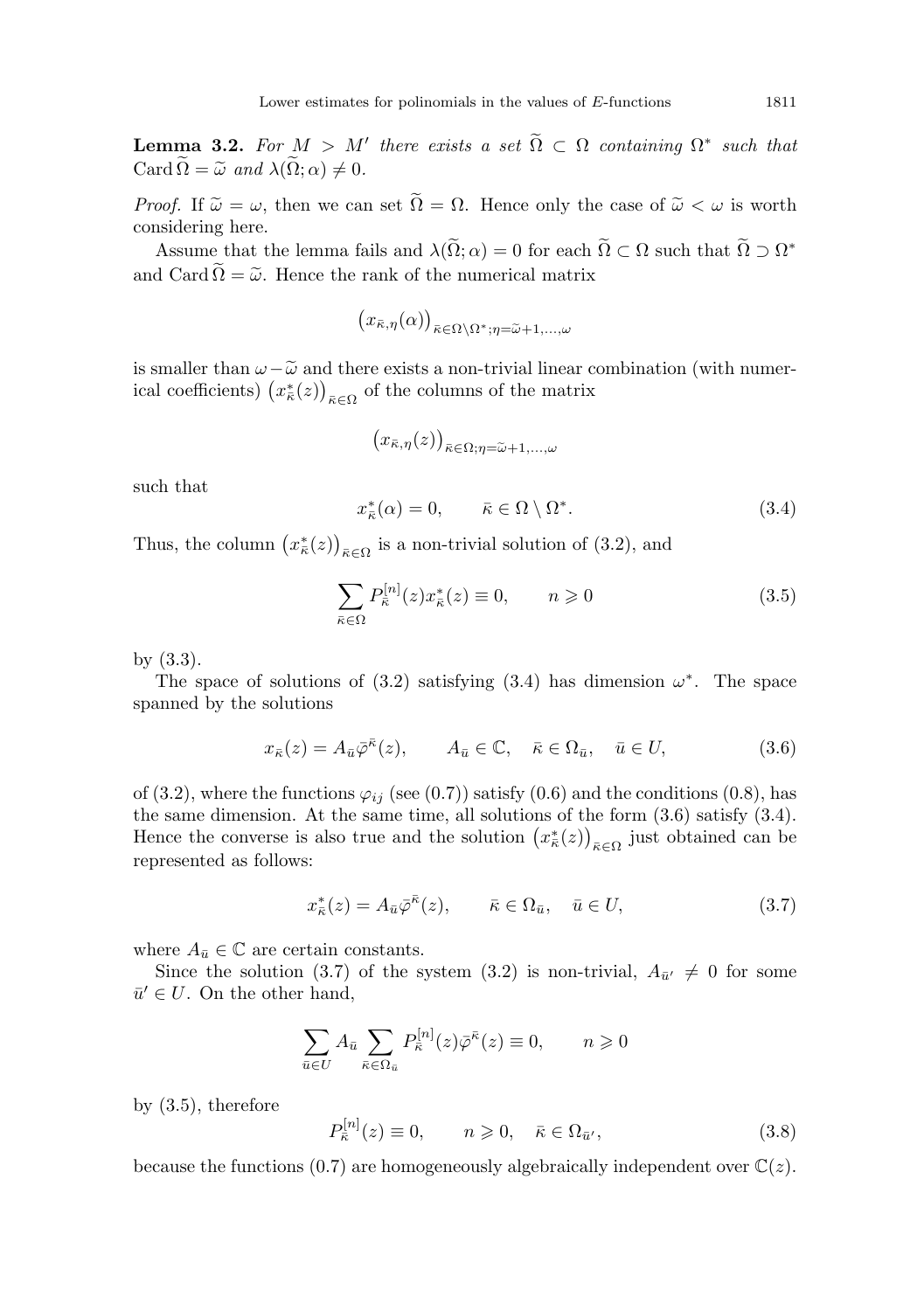Since  $\tilde{\omega} \ge 1$ , there exist multi-indices  $\bar{s} \in \Theta$  such that the polynomials

$$
P_{\bar{s}-\bar{r}}^{[n]}(z), \qquad n \geqslant 0, \quad |\bar{r}| = u_i, \quad i = 1, \ldots, m,
$$

are not all trivial. In the set of such  $\bar{s}$  we choose a multi-index  $\bar{s}'$  with the largest sum  $s'_{11} + s'_{21} + \cdots + s'_{m1}$ . Then each form

$$
R_{\bar{s}'}^{[n]}(z) = \sum_{\bar{u}\in U} \sum_{\substack{\bar{r}=(\bar{r}_1,\ldots,\bar{r}_m) \\ |\bar{r}_i|=u_i, i=1,\ldots,m}} \prod_{i=1}^m \frac{u_i!}{r_{i1}!\cdots r_{im_i}!} P_{\bar{s}'-\bar{r}}^{[n]}(z) \bar{f}^{\bar{r}}(z)
$$

$$
= \sum_{\bar{u}\in U} P_{\bar{\jmath}_{\bar{s}'}(\bar{u})}^{[n]}(z) f_{11}^{u_1}(z) f_{21}^{u_2}(z) \cdots f_{m1}^{u_m}(z), \qquad n \geq 0,
$$
(3.9)

involves at most  $\omega^*$  polynomials. Let  $\tilde{\omega}'$  be the rank of the collection of the forms (3.9) over  $\mathbb{C}(z)$ . Then  $\tilde{\omega}' \geq 1$  by our choice of  $\tilde{\varepsilon}'$  and  $\tilde{\omega}' \leq \omega^*$  by (3.8) forms (3.9) over  $\mathbb{C}(z)$ . Then  $\tilde{\omega}' \ge 1$  by our choice of  $\bar{s}'$  and  $\tilde{\omega}' < \omega^*$  by (3.8).<br>Hence there exists a non-empty subset Hence there exists a non-empty subset

$$
\widetilde{\Omega}' \subset \Omega' = \bigcup_{\bar{u} \in U} \{ \mathfrak{I}_{\bar{s}'}(\bar{u}) \}, \quad \operatorname{Card} \widetilde{\Omega}' = \widetilde{\omega}',
$$

and rational functions

$$
D_{\bar{\kappa}, \bar{\kappa}'}(z), \qquad \bar{\kappa} \in \widetilde{\Omega}', \quad \bar{\kappa}' \in \Omega' \setminus \widetilde{\Omega}',
$$

such that

$$
P_{\bar{\kappa}'}^{[n]}(z) = \sum_{\bar{\kappa} \in \tilde{\Omega}'} P_{\bar{\kappa}}^{[n]}(z) D_{\bar{\kappa}, \bar{\kappa}'}(z), \qquad n \geqslant 0, \quad \bar{\kappa}' \in \Omega' \setminus \tilde{\Omega}'. \tag{3.10}
$$

Hence there exists a set  $\widetilde{\Omega} \subset \Omega$  containing  $\widetilde{\Omega}'$  such that Card  $\widetilde{\Omega} = \widetilde{\omega}$  and

$$
P_{\bar{\kappa}'}^{[n]}(z) = \sum_{\bar{\kappa} \in \tilde{\Omega}} P_{\bar{\kappa}}^{[n]}(z) D_{\bar{\kappa}, \bar{\kappa}'}(z), \qquad n \geqslant 0, \quad \bar{\kappa}' \in \Omega \setminus \tilde{\Omega},
$$

fore some rational functions

$$
D_{\bar{\kappa},\bar{\kappa}'}(z), \qquad \bar{\kappa} \in \tilde{\Omega}, \quad \bar{\kappa}' \in \Omega \setminus \tilde{\Omega}, \tag{3.11}
$$

where

$$
D_{\bar{\kappa},\bar{\kappa}'}=0, \qquad \bar{\kappa}\in\widetilde{\Omega}\setminus\widetilde{\Omega}', \quad \bar{\kappa}'\in\Omega'\setminus\widetilde{\Omega}'.
$$

Reasoning as in [8], § 3, proof of Lemma 3.3 and using an analogue of Lemma 3.1 and Lemma 3.2 we can show that the rational functions (3.11) can be represented as follows:

$$
D_{\bar{\kappa}, \bar{\kappa}'}(z) = \frac{B_{\bar{\kappa}, \bar{\kappa}'}(z)}{B(z)}, \quad \text{where} \quad B, B_{\bar{\kappa}, \bar{\kappa}'} \in \mathbb{C}[z], \quad B \neq 0,
$$
  
deg  $B \leq C_8 \omega N$ , deg  $B_{\bar{\kappa}, \bar{\kappa}'} \leq C_8 \omega N$ ,  $\bar{\kappa} \in \tilde{\Omega}, \quad \bar{\kappa}' \in \Omega \setminus \tilde{\Omega},$  (3.12)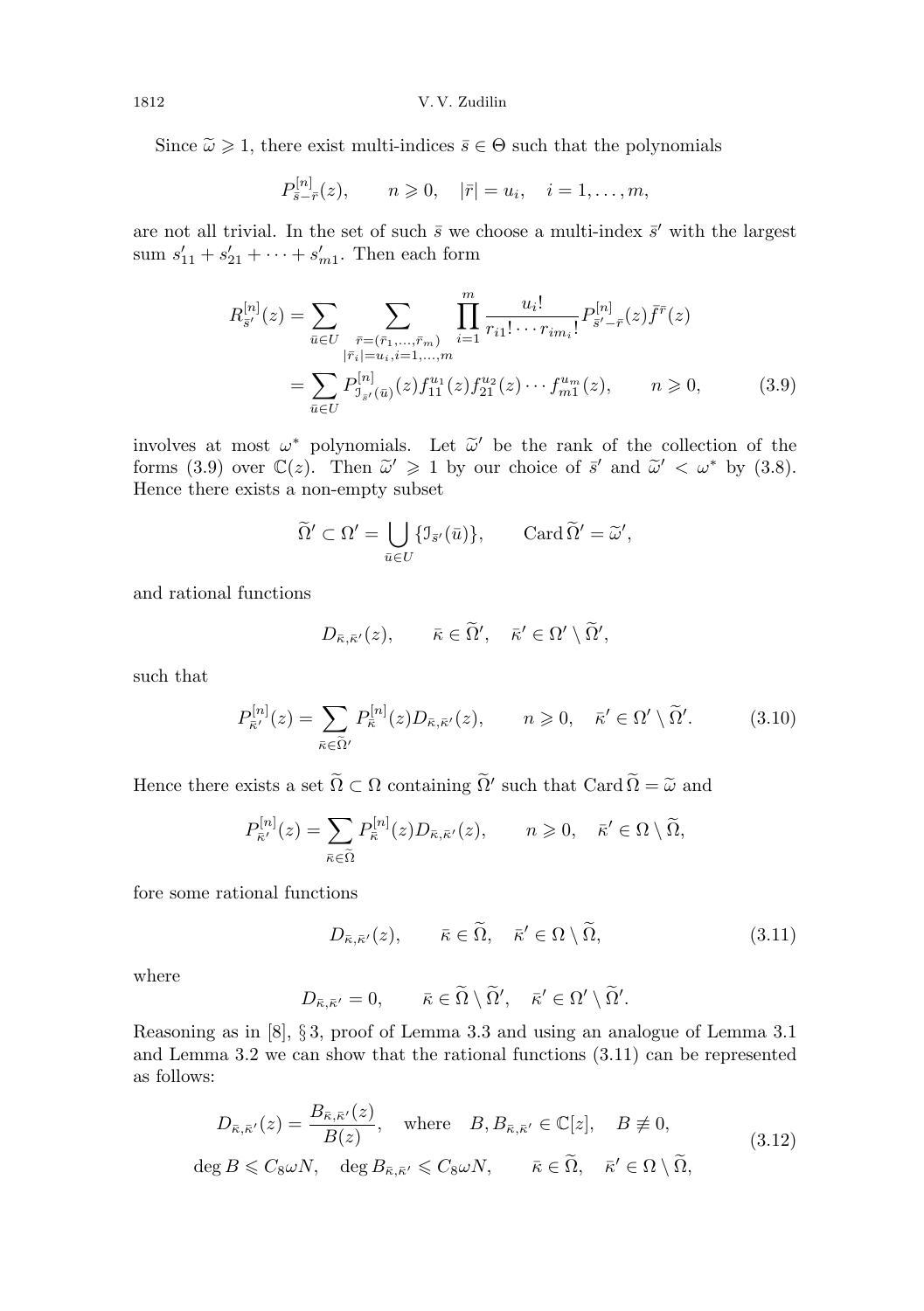and  $C_8$  depends only on the collections of functions  $(0.9)$ .

Hence there exists a set  $\mathcal{N} \subset \{0, 1, \ldots, \tilde{\omega} - 1\}$  such that Card  $\mathcal{N} = \tilde{\omega}'$  and

$$
\Delta(z) = \det \big( P_{\bar{\kappa}}^{[n]}(z) \big)_{n \in \mathbb{N}; \bar{\kappa} \in \tilde{\Omega}'} \not\equiv 0.
$$

By estimates (2.10) we now obtain

$$
\deg \Delta < \widetilde{\omega}'M + \omega^2 t. \tag{3.13}
$$

From the representation (3.12) and equalities (3.10) we can see that

$$
B(z)R_{\bar{s}'}^{[n]}(z) = \sum_{\bar{\kappa}\in\tilde{\Omega}'} P_{\bar{\kappa}}^{[n]}(z)B(z)\bar{f}^{\bar{s}'-\bar{\kappa}}(z) + \sum_{\bar{\kappa}'\in\Omega'\backslash\tilde{\Omega}'} P_{\bar{\kappa}'}^{[n]}(z)B(z)\bar{f}^{\bar{s}'-\bar{\kappa}'}(z)
$$
  

$$
= \sum_{\bar{\kappa}\in\tilde{\Omega}'} P_{\bar{\kappa}}^{[n]}(z) \bigg( B(z)\bar{f}^{\bar{s}'-\bar{\kappa}}(z) + \sum_{\bar{\kappa}'\in\Omega'\backslash\tilde{\Omega}'} B_{\bar{\kappa},\bar{\kappa}'}(z)\bar{f}^{\bar{s}'-\bar{\kappa}'}(z) \bigg)
$$
  

$$
= \sum_{\bar{\kappa}\in\tilde{\Omega}'} P_{\bar{\kappa}}^{[n]}(z)\tilde{x}_{\bar{\kappa}}(z), \qquad n \in \mathbb{N},
$$
(3.14)

where the functions  $\widetilde{x}_{\overline{k}} \in \mathbb{C}[z, f_{11}, f_{21}, \ldots, f_{m1}], \overline{\kappa} \in \widetilde{\Omega}'$ , are of degree at most  $C_8 \omega N$ <br>in z and of degree d with respect to the collection  $f_{\epsilon\epsilon}$  for the poddition in z and of degree d with respect to the collection  $f_{11}, f_{21}, \ldots, f_{m1}$ . In addition,  $\widetilde{x}_{\overline{\kappa}} \neq 0$  for  $\overline{\kappa} \in \widetilde{\Omega}'$  because  $B(z) \neq 0$  and the functions (0.11) involved in the definitions of the  $\widetilde{x}_{\overline{k}}, \overline{\kappa} \in \widetilde{\Omega}'$ , are linearly independent over  $\mathbb{C}(z)$ . By Theorem 1 in [9] (and remarks to this theorem in the case of algebraically dependent functions  $(0, 9)$ ) (and remarks to this theorem in the case of algebraically dependent functions  $(0.9)$ ), the order of the zero at  $z = 0$  of each of the  $\widetilde{x}_{\overline{k}}(z)$  is at most

$$
C_9(C_8\omega N + 1)d^{m_1 + \dots + m_m} < C_{10}\omega N.
$$

By construction,  $\tilde{\Omega}'$  intersects each of the  $\Omega_{\bar{u}}, \bar{u} \in U$ , by at most one element. We set

$$
U' = \{ \bar{u} : \widetilde{\Omega}' \cap \Omega_{\bar{u}} \neq \varnothing \} \subset U; \quad \text{then} \quad \operatorname{Card} U' = \widetilde{\omega}'.
$$

Let  $\bar{u}^* \in U$  be such that  $M = M_{\bar{u}^*}$ . We set  $\bar{r} = \tilde{\Omega}' \cap \Omega_{\bar{u}^*}$  for  $\bar{u}^* \in U'$ , otherwise let  $\bar{r}$  be an element of  $\tilde{\Omega}'$ . In both cases the set

$$
U'' = \{ \bar{u} : \tilde{\Omega}' \setminus \{ \bar{r} \} \cap \Omega_{\bar{u}} \neq \varnothing \} \subset U', \quad \text{where } \operatorname{Card} U'' = \operatorname{Card} U' - 1 = \tilde{\omega}' - 1,
$$

does not contain  $\bar{u}^*$ .

We now multiply the matrix

$$
\left(P_{\bar{\kappa}}^{[n]}(z)\right)_{n\in\mathcal{N};\bar{\kappa}\in\widetilde{\Omega}'}
$$

with determinant  $\Delta(z)$  by the matrix

$$
(\widetilde{x}_{\bar{\kappa}}(z) | \delta_{\bar{\kappa},\bar{\kappa}'} )_{\bar{\kappa} \in \widetilde{\Omega}';\bar{\kappa}' \in \widetilde{\Omega}' \setminus {\lbrace \bar{r} \rbrace}}
$$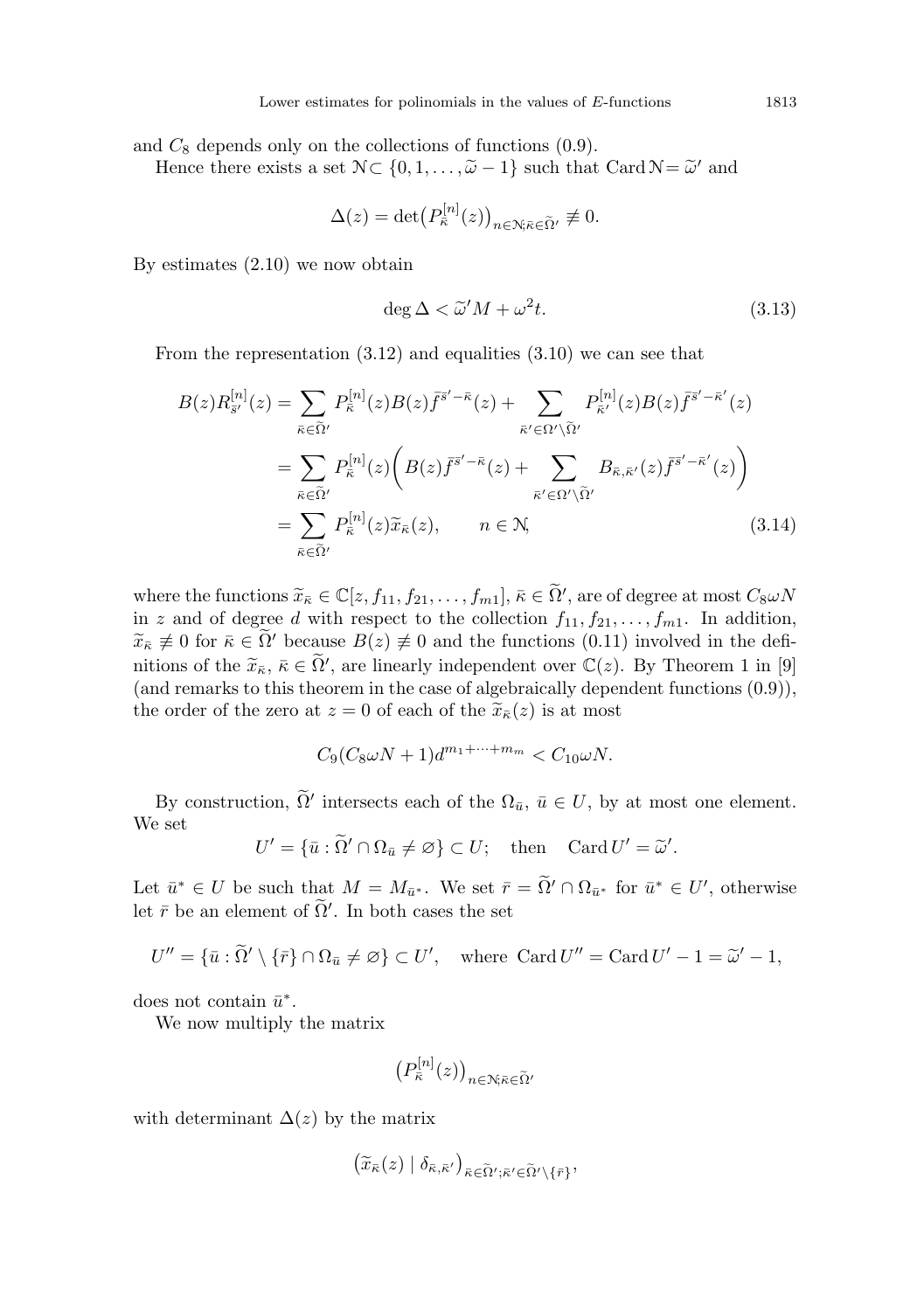with determinant  $\tilde{x}_{\bar{r}}$  on the right. The resulting matrix

$$
\left(B(z)R_{\bar{s}'}^{[n]}(z) \mid P_{\bar{\kappa}'}^{[n]}(z)\right)_{n \in \mathcal{N}; \bar{\kappa}' \in \widetilde{\Omega}' \setminus \{\bar{r}\}}
$$

has the non-zero determinant  $\Delta(z)\tilde{x}_{\bar{r}}(z)$  by (3.14).

The components of the first column of this matrix are functional forms with zero orders at  $z = 0$  at least  $K - \tilde{\omega}$  in view of (2.12); by (2.11), the zero orders at  $z = 0$ of the polynomials  $P_{\bar{\kappa}'}^{[n]}$  $S_{\bar{\kappa}'}^{[n]}(z), n \in \mathbb{N}$ , are at least  $M - M_{\bar{u}} - \widetilde{\omega}$  for  $\bar{\kappa}' \in \Omega_{\bar{u}}, \bar{\kappa}' \in \widetilde{\Omega}' \setminus {\lbrace \bar{r} \rbrace}.$ Hence

$$
\operatorname{ord}_{z=0} \Delta \widetilde{x}_{\bar{r}} \geqslant K + \sum_{\bar{u} \in U''} (M - M_{\bar{u}}) - \widetilde{\omega}' \cdot \widetilde{\omega} > K + \sum_{\bar{u} \in U''} (M - M_{\bar{u}}) - \omega^2,
$$

therefore

$$
\begin{split} \operatorname{ord}_{z=0} \Delta &> K + \sum_{\bar{u} \in U''} (M - M_{\bar{u}}) - \omega^2 - \operatorname{ord}_{z=0} \widetilde{x}_{\bar{r}} \\ &> K + \sum_{\bar{u} \in U''} (M - M_{\bar{u}}) - \omega^2 - C_{10} \omega N \\ &\geqslant \operatorname{Card} U'' \cdot M + \sum_{\bar{u} \in U \setminus U''} M_{\bar{u}} - 2\varepsilon M - \omega^2 - C_{10} \omega N \\ &= \widetilde{\omega}' M + \sum_{\substack{\bar{u} \in U \setminus U'' \\ \bar{u} \neq \bar{u}^*}} M_{\bar{u}} - 2\varepsilon M - \omega^2 - C_{10} \omega N. \end{split}
$$

Comparing the last estimate and (3.13) we see that

$$
\sum_{\substack{\bar{u}\in U\setminus U''\\ \bar{u}\neq \bar{u}^*}} M_{\bar{u}} < 2\varepsilon M + \omega^2(t+1) + C_{10}\omega N < 3\varepsilon M
$$

for all  $M > M'$ . Here the sum on the left-hand side is taken over a non-empty set because Card  $U'' = \tilde{\omega}' - 1 \le \omega^* - 2 = \text{Card } U - 2$ . On the other hand  $M_{\bar{u}} \ge 3\varepsilon M$ <br>for all  $\bar{u} \in U$  by the choice of the parameters in our construction, which contradicts for all  $\bar{u} \in U$  by the choice of the parameters in our construction, which contradicts the last inequality.

To sum up, the initial assumption fails and therefore the assertion of Lemma 3.2 holds.

If  $\tilde{\Omega} \subset \Omega$ , Card  $\tilde{\Omega} = \tilde{\omega}$ , is the set that exists by Lemma 3.2, then we set  $\Delta(z) = \det(P_{\overline{\kappa}}^{[n]}(z))_{n=0,1,\ldots,\widetilde{\omega}-1;\overline{\kappa}\in\widetilde{\Omega}}$ . By Lemma 1.3 we have  $\Delta(z) \neq 0$ . More-<br>over, if we replace some column in the matrix of the determinant  $\Delta(z)$  by the column  $(R_{\bar{s}^*}^{[n]}(z))_{n=0,1,\ldots,\tilde{\omega}-1}$  using a non-degenerate linear transformation, then

$$
\operatorname{ord}_{z=0} \Delta(z) > K - \widetilde{\omega} \ge M \tag{3.15}
$$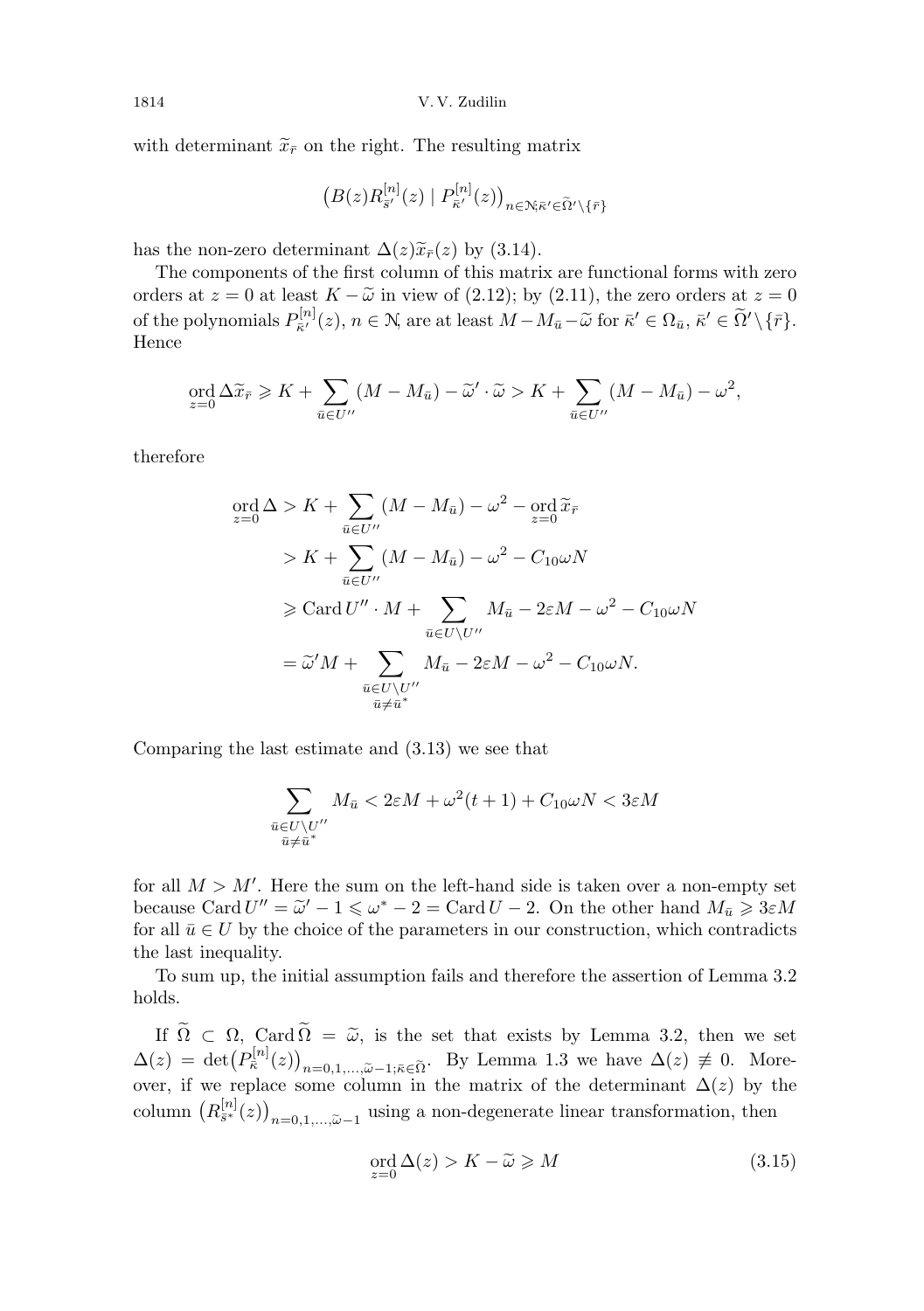by  $(2.12)$ . By the estimates  $(2.10)$ ,  $(2.13)$ , and  $(3.15)$  in Lemma 1.6 we obtain

$$
\begin{split} \operatorname{ord}_{z=\alpha} \Delta(z) &< \frac{2\widetilde{\omega}}{\log M} \biggl( \log \Bigl( (C_1 N)^{\widetilde{\omega}} \frac{(M + t\widetilde{\omega} - 1)!}{(M - 1)!} C_0^{M/\varepsilon} \Bigr) + 2(M + t\widetilde{\omega} - 1)(1 + \log \widetilde{\omega}) \Bigr) \\ &\leqslant \frac{2\omega}{\log M} \Bigl( \omega \log(C_1 N) + t\omega \log(2M) + \frac{M}{\varepsilon} \log C_0 + 2(M + t\omega)(1 + \log \omega) \Bigr) \\ &\leqslant \frac{C_{11}\omega M}{\varepsilon \log M} \leqslant C_7 \varepsilon M \end{split} \tag{3.16}
$$

because

$$
\frac{\omega}{\varepsilon\log M}\asymp\varepsilon
$$

in view of our choice of the parameters (see (2.2)).

To complete the proof of Proposition 3.1 it remains to use Lemma 1.3 with estimate (3.16) and the fact that  $\Omega^* \subset \Omega$ .

Arithmetic properties of numerical forms. In this subsection we sum up our results and prove Theorem II following Baker [3].

Proposition 3.3. Assume that the system of linear homogeneous differential equations (0.5) is in  $\mathbf{W}^{0}(\alpha)$ , the functions (0.11) are linearly independent over  $\mathbb{C}(z)$ , and  $M > M'$ . Then there exist integers  $\rho_{\bar{u}}^{[n]}$ ,  $n = 1, \ldots, \text{Card } U$ ,  $\bar{u} \in U$ , such that

$$
|\rho_{\bar{u}}^{[n]}| < M^{M_{\bar{u}} + C_{12} \varepsilon M},\tag{3.17}
$$

the numerical forms

$$
\xi^{[n]} = \sum_{\bar{u} \in U} \rho_{\bar{u}}^{[n]} F_{\bar{u}}(\alpha) = \sum_{\bar{u} \in U} \rho_{\bar{u}}^{[n]} f_{11}^{u_1}(\alpha) f_{21}^{u_2}(\alpha) \cdots f_{m1}^{u_m}(\alpha), \qquad n = 1, \dots, \text{Card } U,
$$
\n(3.18)

satisfy the estimates

$$
|\xi^{[n]}| < M^{-\sum_{\bar{u}\in U} M_{\bar{u}} + M + C_{13}\varepsilon M}, \qquad n = 1, \dots, \text{Card } U,\tag{3.19}
$$

and, moreover,

$$
\det(\rho_{\bar{u}}^{[n]})_{n=1,\ldots,\text{Card }U;\bar{u}\in U}\neq 0. \tag{3.20}
$$

*Proof.* We use Proposition 3.1, according to which there exist integers  $\nu_1, \ldots, \nu_{\omega^*}$ (where  $\omega^* = \text{Card } U$ ) such that  $0 \le \nu_1 < \cdots < \nu_{\omega^*} \le \omega + [C_7 \varepsilon M] < C_2 \varepsilon M$  and

$$
\det\left(P_{\bar{\kappa}}^{[\nu_n]}(\alpha)\right)_{n=1,\ldots,\omega^*;\bar{\kappa}\in\Omega^*}\neq 0.
$$

Let  $\alpha = a/b$ , where  $a \in \mathbb{Z}$  and  $b \in \mathbb{N}$ . Then, in view of (2.14), the integers

$$
\rho_{\bar{u}}^{[n]} = b^{M + t\nu_n} (M + t\nu_n)! P_{\bar{J}_{s^*}(\bar{u})}^{[n]}(\alpha), \qquad n = 1, \dots, \omega^*, \quad \bar{u} \in U
$$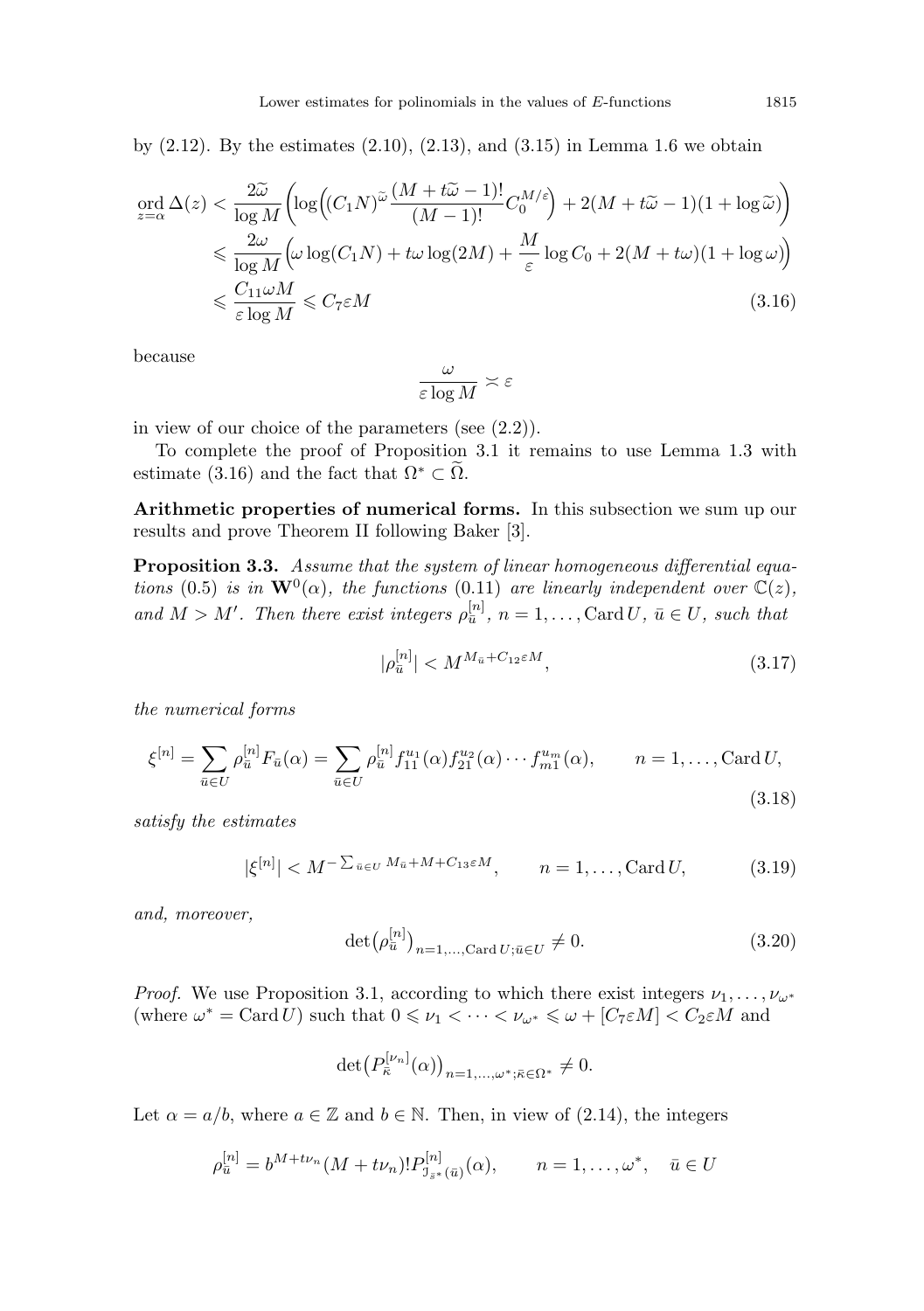satisfy the estimate

$$
|\rho_{\bar{u}}^{[n]}| < b^{M + t\nu_n}(M + t\nu_n)! \sum_{\mu = \max\{0, M - M_{\bar{u}} - \nu_n\}}^{M + t\nu_n - 1} \frac{M^{C_3 \varepsilon M}}{\mu!} |\alpha|^\mu < b^{M + tC_2 \varepsilon M} |a|^M e^{|\alpha|} (2e)^M (2M)^{(t+1)C_2 \varepsilon M} M^{M_{\bar{u}}} \leq M^{M_{\bar{u}} + C_{12} \varepsilon M}, \qquad n = 1, ..., \omega^*, \quad \bar{u} \in U,
$$

because

$$
\sum_{\mu=\max\{0,M-M_{\bar{u}}-\nu\}}^{M+\nu-1} \frac{M^{C_3\varepsilon M}}{\mu!} |\alpha|^\mu < \frac{|\alpha|^{\max\{0,M-M_{\bar{u}}-\nu\}}}{\max\{0,M-M_{\bar{u}}-\nu\}!} \sum_{\mu=0}^{\infty} \frac{|\alpha|^\mu}{\mu!} \leq \frac{|a|^M}{\max\{0,M-M_{\bar{u}}-\nu\}!} \cdot e^{|\alpha|},
$$
\n
$$
\frac{(M+\nu)!}{\max\{0,M-M_{\bar{u}}-\nu\}!} < \frac{(M+\nu+\nu)!}{(M-M_{\bar{u}})!} < \frac{(2M)^{M+\nu+\nu}}{(M-M_{\bar{u}})^{M-M_{\bar{u}}}} \cdot e^{-(M-M_{\bar{u}})}
$$
\n
$$
\leq \frac{(2M)^{M+\nu+\nu}}{M^{M-M_{\bar{u}}}\cdot e^{-M}} = (2e)^M (2M)^{(\nu+1)\nu} M^{M_{\bar{u}}},
$$
\n
$$
\nu < \frac{M}{t+1}, \qquad \bar{u} \in U.
$$

(In the last estimate we used the inequality

$$
\frac{M^{M-M_{\bar{u}}}}{(M-M_{\bar{u}})^{M-M_{\bar{u}}}} = \left(1 + \frac{M_{\bar{u}}}{M-M_{\bar{u}}}\right)^{M-M_{\bar{u}}} < e^{M_{\bar{u}}}, \quad \bar{u} \in U.
$$

We now apply the estimate  $(2.15)$  to the forms  $(3.18)$  under consideration to obtain

$$
\begin{aligned} |\xi^{[n]}| &= b^{M+t\nu_n} (M+t\nu_n)! |R_{\bar{s}^*}^{[\nu_n]}(\alpha)| < b^{M+tC_2\varepsilon M} (2M)^{M+tC_2\varepsilon M} M^{C_4\varepsilon M-K} \\ &\le M^{-\sum_{\bar{u}\in U} M_{\bar{u}}+M+C_{13}\varepsilon M}, \qquad n=1,\ldots,\omega^*, \end{aligned}
$$

which proves the proposition.

Proof of Theorem II. We set

$$
C_{14} = \frac{1}{2} \min_{\bar{u} \in U} \{ |F_{\bar{u}}(\alpha)| \},
$$
  

$$
C_{15} = \max \bigg\{ 3, (\omega^* - 2)C_{12} + C_{13} + \frac{1}{\varepsilon(M') \cdot M' \log M'} \log \frac{\omega^*!}{C_{14}} \bigg\},\
$$

where  $M', C_{12}$ , and  $C_{13}$  are the constants defined in Proposition 3.3,  $\omega^* = \text{Card } U$ , and

$$
\varepsilon = \varepsilon(M) \asymp (\log M)^{-1/(m_1 + \dots + m_m - m + 2)}
$$
\n(3.21)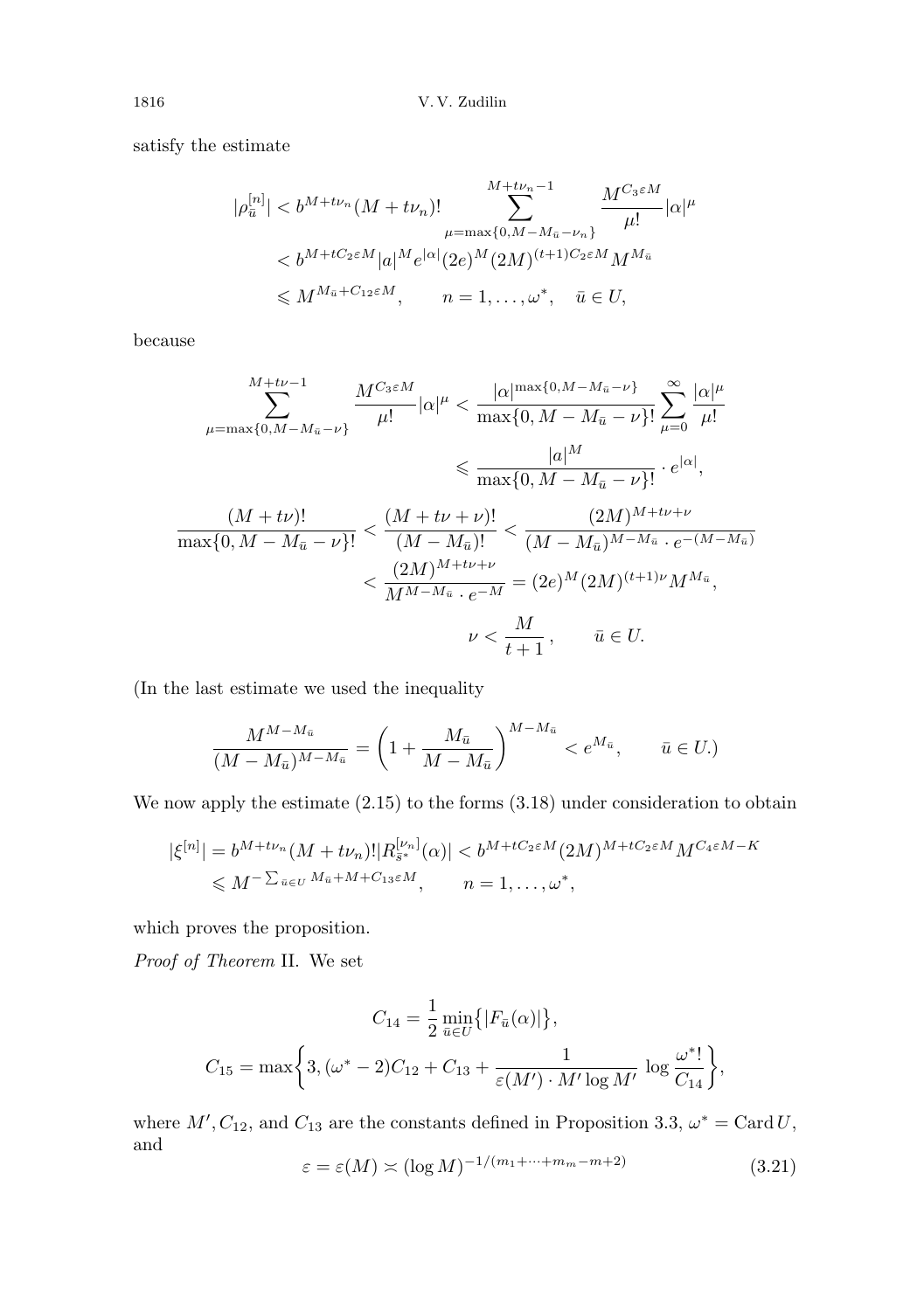is as defined in (2.2). Then for all  $M > M'$  we have  $C_{15} \geq 3$  and

$$
\omega^*! M^{(\omega^*-2)C_{12}\varepsilon M + C_{13}\varepsilon M - C_{15}\varepsilon M} \leqslant C_{14}.
$$
\n(3.22)

Given a numerical form

$$
r = \sum_{\bar{u} \in U} h_{\bar{u}} F_{\bar{u}}(\alpha), \qquad h_{\bar{u}} \in \mathbb{Z} \setminus \{0\}, \quad \bar{u} \in U,
$$
\n(3.23)

let M be the smallest integer such that

$$
M^{(1-C_{15}\varepsilon)M} \ge H = \max_{\bar{u}\in U} \{|h_{\bar{u}}|\} \ge 3. \tag{3.24}
$$

Then for all  $M > M''$  we have  $H > M^{M/2}$  and, in particular,

$$
\log \log H > \log M + \log \log M - \log 2 > \log M,
$$

therefore by (3.21),

$$
\varkappa = \varkappa(H) = (\log \log H)^{-1/(m_1 + \dots + m_m - m + 2)} > C_{16}\varepsilon.
$$

Consequently, for  $M > M''$  we have

$$
M^{\varepsilon M} < H^{2\varepsilon} < H^{2\varkappa/C_{16}}.\tag{3.25}
$$

We now choose  $\bar{u}^* \in U$  such that  $H = |h_{\bar{u}^*}|$  and we set  $M_{\bar{u}^*} = M$ . We choose the integers  $M_{\bar{u}}, \bar{u} \neq \bar{u}^*$ , so that

$$
M_{\bar{u}} \geqslant \frac{\log|h_{\bar{u}}|}{\log M} + C_{15}\varepsilon M > M_{\bar{u}} - 1, \qquad \bar{u} \in U \setminus \{\bar{u}^*\}. \tag{3.26}
$$

Then, in particular,

$$
M_{\bar{u}} \geqslant \frac{\log|h_{\bar{u}}|}{\log M} + C_{15}\varepsilon M \geqslant C_{15}\varepsilon M \geqslant 3\varepsilon M, \qquad \bar{u} \in U \setminus \{\bar{u}^*\}. \tag{3.27}
$$

By (3.24) and (3.26),

$$
M \geqslant \frac{\log H}{\log M} + C_{15} \varepsilon M \geqslant \frac{\log |h_{\bar{u}}|}{\log M} + C_{15} \varepsilon M > M_{\bar{u}} - 1, \qquad \bar{u} \in U \setminus \{\bar{u}^*\},
$$

therefore

$$
M = M_{\bar{u}^*} = \max_{\bar{u} \in U} \{ M_{\bar{u}} \}.
$$
\n(3.28)

Conditions (3.27) and (3.28) ensure (2.2). In addition we can assume that  $M >$  $M'$  and  $M > M''$  because there are only finitely many forms (3.23) such that  $M \leq \max\{M', M''\},$  and therefore the estimate of the theorem holds for these forms. Thus, we can use Proposition 3.3. The forms (3.18) are linearly independent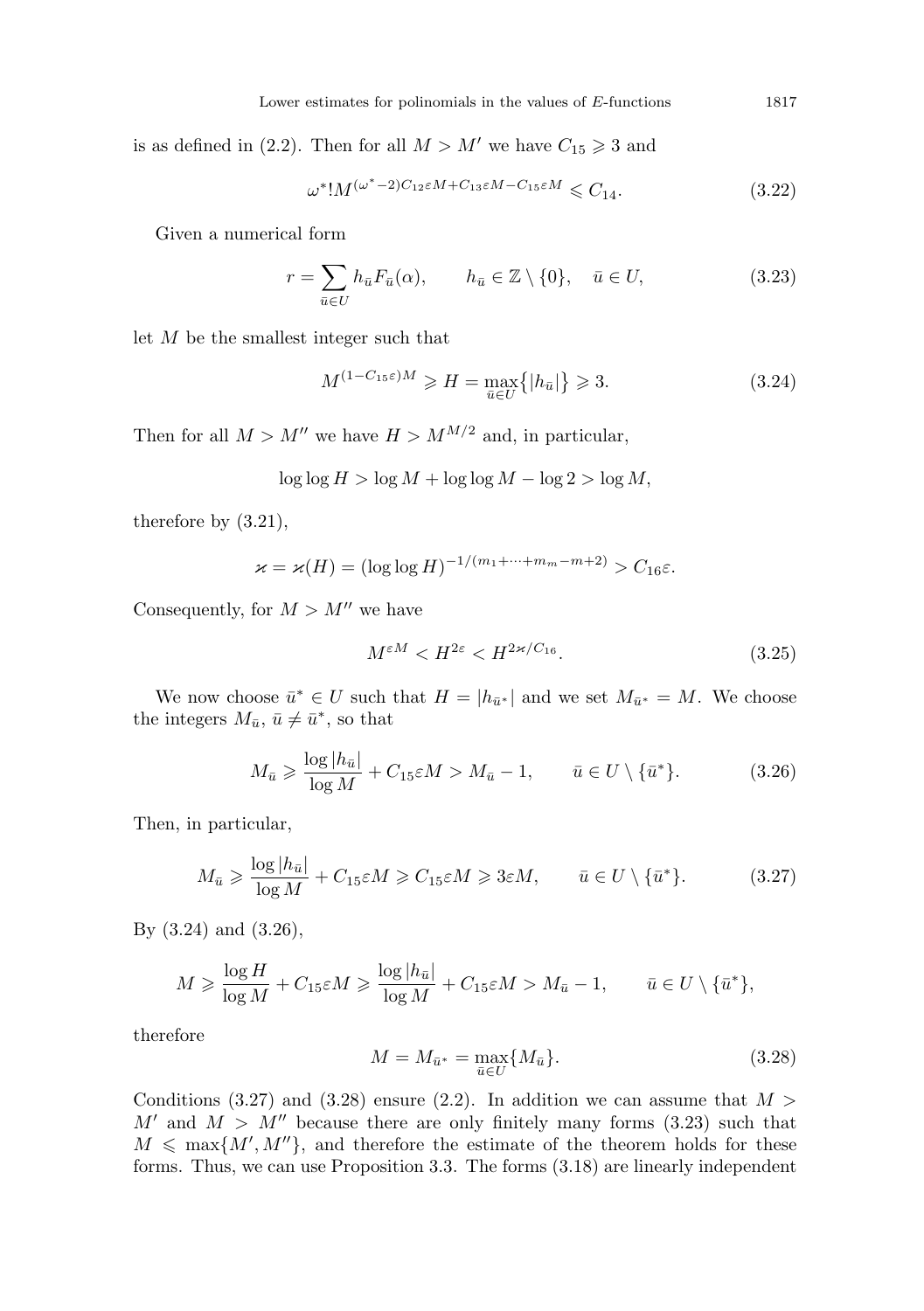by (3.20). Hence we can choose  $(m-1)$  of these forms, say,  $\xi^{[2]}, \ldots, \xi^{[\omega^*]}$ , such that  $r, \xi^{[2]}, \ldots, \xi^{[\omega^*]}$  are linearly independent. We now consider the determinant

$$
\tau = \det \begin{pmatrix} h_{\bar{u}} \\ \rho_{\bar{u}}^{[2]} \\ \vdots \\ \rho_{\bar{u}}^{[\omega^*]} \end{pmatrix}_{\bar{u} \in U}
$$

of the matrix formed by the coefficients of these forms. It does not vanish because the forms (3.23) and (3.18) are linearly independent. Since  $\tau \in \mathbb{Z}$ , it follows that  $|\tau| \geq 1$ . We now consider the matrix corresponding to the determinant  $\tau$ . We multiply the  $\bar{u}^*$ th column in this matrix by  $F_{\bar{u}^*}(\alpha)$  and add to it the columns with indices  $\bar{u} \in U \setminus {\bar{u}^*}$  multiplied by  $F_{\bar{u}}(\alpha)$ , respectively. The determinant of the resulting matrix is  $\tau F_{\bar{u}^*}(\alpha)$ ; on the other hand we can represent it as

$$
\tau_1 r + \sum_{n=2}^{\omega^*} \tau_n \xi^{[n]},
$$

where  $\tau_n$  is the algebraic complement of the entry in the *n*<sup>th</sup> row and the  $\bar{u}^*$ <sup>th</sup> column of  $\tau$ . Consequently,

$$
|\tau_1| \cdot |r| = \left| \tau F_{\bar{u}^*}(\alpha) - \sum_{n=2}^{\omega^*} \tau_n \xi^{[n]} \right| \ge |\tau| \cdot |F_{\bar{u}^*}(\alpha)| - \sum_{n=2}^{\omega^*} |\tau_n| \cdot |\xi^{[n]}|
$$
  

$$
\ge |F_{\bar{u}^*}(\alpha)| - \sum_{n=2}^{\omega^*} |\tau_n| \cdot |\xi^{[n]}| \ge 2C_{14} - \sum_{n=2}^{\omega^*} |\tau_n| \cdot |\xi^{[n]}|.
$$
 (3.29)

From the estimates (3.17) and in view of the inequality

$$
|h_{\bar{u}}| \leqslant M^{M_{\bar{u}}-C_{15}\varepsilon M}, \qquad \bar{u} \in U \setminus \{\bar{u}^*\},
$$

following from (3.26), we see that

$$
|\tau_1| < (\omega^* - 1)! \prod_{\bar{u} \neq \bar{u}^*} M^{M_{\bar{u}} + C_{12} \epsilon M},
$$
  
\n
$$
|\tau_n| < (\omega^* - 1)! \prod_{\bar{u} \neq \bar{u}^*} M^{M_{\bar{u}}} \cdot M^{(\omega^* - 2)C_{12} \epsilon M - C_{15} \epsilon M},
$$
  
\n
$$
n = 2, ..., \omega^*,
$$
\n(3.30)

therefore by  $(3.19)$  and  $(3.22)$  we obtain

$$
|\tau_n|\cdot |\xi^{[n]}| < (\omega^*-1)!M^{(\omega^*-2)C_{12}\varepsilon M - C_{15}\varepsilon M + C_{13}\varepsilon M} \leqslant \frac{C_{14}}{\omega^*}, \qquad n=2,\ldots,\omega^*.
$$

Substituting this inequality in (3.29) we obtain

$$
|\tau_1| \cdot |r| > 2C_{14} - (\omega^* - 1) \frac{C_{14}}{\omega^*} > C_{14},
$$